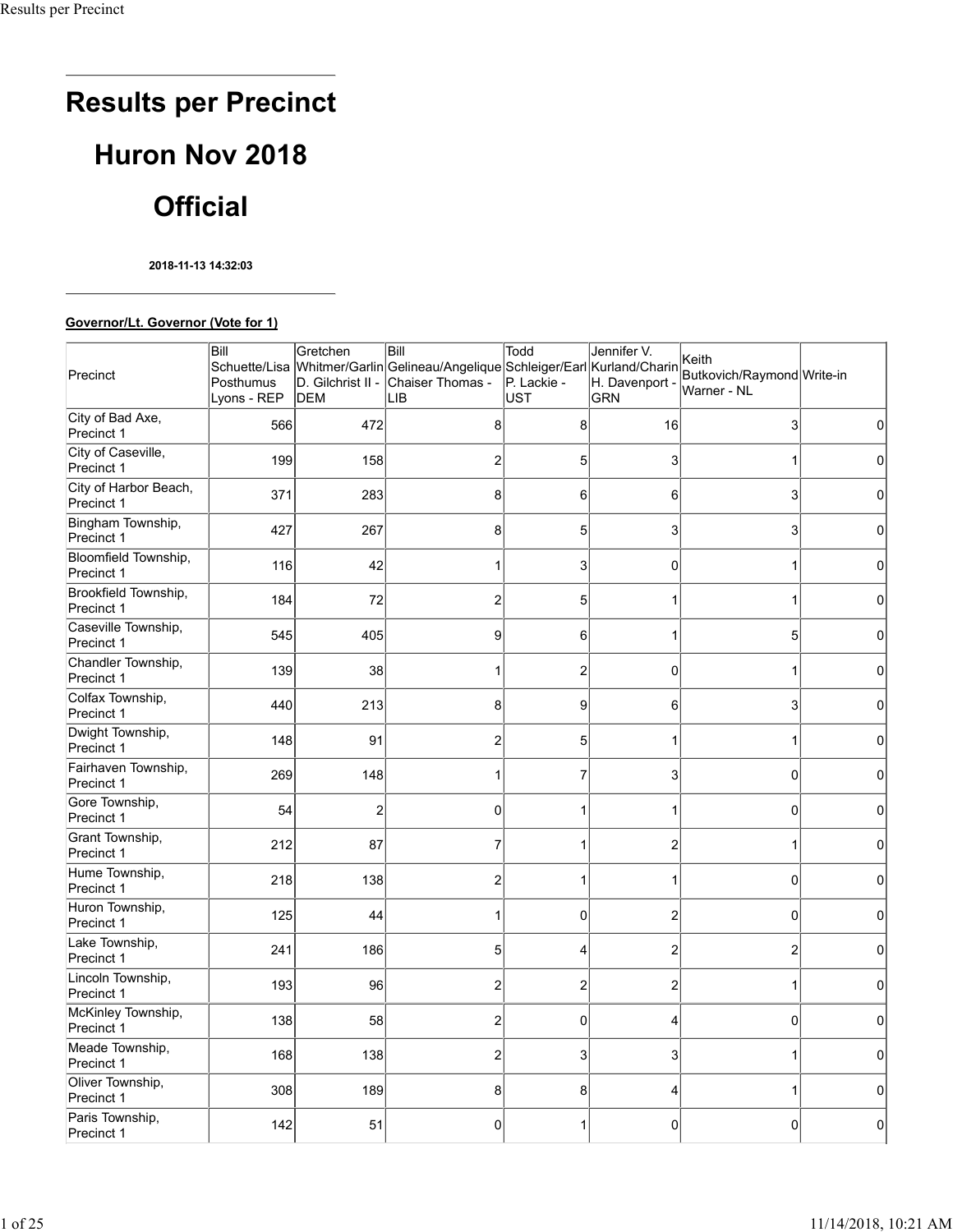| Pointe Aux Barques<br>Township, Precinct 1 | 12    | 6     |     |     |    | 0  | 0        |
|--------------------------------------------|-------|-------|-----|-----|----|----|----------|
| Port Austin Township,<br>Precinct 1        | 398   | 318   | 9   | 9   | 5  | 0  | $\Omega$ |
| Rubicon Township,<br>Precinct 1            | 222   | 101   |     |     |    | 2  | 0        |
| Sand Beach Township,<br>Precinct 1         | 407   | 164   |     |     |    | 0  | $\Omega$ |
| Sebewaing Township,<br>Precinct 1          | 786   | 338   | 10  | 3   | 11 | 4  | $\Omega$ |
| Sheridan Township,<br>Precinct 1           | 165   | 84    |     |     |    | 2  | 0        |
| Sherman Township,<br>Precinct 1            | 328   | 154   |     | 6   |    | 3  | $\Omega$ |
| Sigel Township,<br>Precinct 1              | 160   | 54    |     | 4   |    | 0  | 0        |
| Verona Township,<br>Precinct 1             | 325   | 189   | 6   | 5   |    |    | $\Omega$ |
| Winsor Township,<br>Precinct 1             | 513   | 242   | 8   | 12  | 6  | 2  | $\Omega$ |
| <b>Total</b>                               | 8,519 | 4,828 | 120 | 125 | 98 | 42 |          |

## **Secretary of State (Vote for 1)**

| Precinct                                | Mary Treder<br>Lang - REP | Jocelyn<br>Benson -<br><b>DEM</b> | Stempfle -<br>LIB | Gregory Scott Robert Gale -<br><b>UST</b> | Write-in    |
|-----------------------------------------|---------------------------|-----------------------------------|-------------------|-------------------------------------------|-------------|
| City of Bad Axe, Precinct 1             | 539                       | 463                               | 25                | 24                                        | $\mathbf 0$ |
| City of Caseville, Precinct 1           | 201                       | 144                               | 5                 | 9                                         | $\mathbf 0$ |
| City of Harbor Beach, Precinct 1        | 377                       | 256                               | 14                | 9                                         | $\pmb{0}$   |
| Bingham Township, Precinct 1            | 406                       | 251                               | 15                | 14                                        | $\mathbf 0$ |
| Bloomfield Township, Precinct 1         | 115                       | 36                                | 1                 | 5                                         | $\mathbf 0$ |
| Brookfield Township, Precinct 1         | 187                       | 68                                | 1                 | 4                                         | $\pmb{0}$   |
| Caseville Township, Precinct 1          | 549                       | 385                               | 16                | 14                                        | $\pmb{0}$   |
| Chandler Township, Precinct 1           | 128                       | 37                                | 3                 | $\overline{2}$                            | $\mathbf 0$ |
| Colfax Township, Precinct 1             | 436                       | 209                               | 12                | 11                                        | $\pmb{0}$   |
| Dwight Township, Precinct 1             | 150                       | 84                                | 3                 | $\overline{7}$                            | $\pmb{0}$   |
| Fairhaven Township, Precinct 1          | 280                       | 127                               | 8                 | 7                                         | $\mathbf 0$ |
| Gore Township, Precinct 1               | 52                        | 20                                | 2                 | 2                                         | $\bf{0}$    |
| Grant Township, Precinct 1              | 206                       | 91                                | $\overline{7}$    | 1                                         | $\pmb{0}$   |
| Hume Township, Precinct 1               | 222                       | 121                               | 6                 | 4                                         | $\mathbf 0$ |
| Huron Township, Precinct 1              | 122                       | 45                                | 1                 | 2                                         | $\bf{0}$    |
| Lake Township, Precinct 1               | 246                       | 175                               | 3                 | 3                                         | $\pmb{0}$   |
| Lincoln Township, Precinct 1            | 182                       | 96                                | 4                 | 5                                         | $\mathbf 0$ |
| McKinley Township, Precinct 1           | 138                       | 51                                | 4                 | 4                                         | 0           |
| Meade Township, Precinct 1              | 174                       | 118                               | 3                 | 9                                         | $\pmb{0}$   |
| Oliver Township, Precinct 1             | 314                       | 167                               | 12                | 10                                        | $\mathbf 0$ |
| Paris Township, Precinct 1              | 132                       | 48                                | 1                 | 2                                         | $\mathbf 0$ |
| Pointe Aux Barques Township, Precinct 1 | 11                        | 7                                 | 0                 | 0                                         | $\pmb{0}$   |
| Port Austin Township, Precinct 1        | 404                       | 291                               | 16                | 14                                        | $\pmb{0}$   |
| Rubicon Township, Precinct 1            | 220                       | 90                                | 5                 | 8                                         | $\mathbf 0$ |
| Sand Beach Township, Precinct 1         | 402                       | 145                               | 8                 | 8                                         | $\mathbf 0$ |
| Sebewaing Township, Precinct 1          | 767                       | 329                               | 17                | 16                                        | $\pmb{0}$   |
| Sheridan Township, Precinct 1           | 161                       | 85                                | 3                 | 4                                         | $\mathbf 0$ |
| Sherman Township, Precinct 1            | 311                       | 142                               | 5                 | 7                                         | $\pmb{0}$   |
| Sigel Township, Precinct 1              | 158                       | 51                                | $\overline{c}$    | $\overline{7}$                            | $\mathbf 0$ |
| Verona Township, Precinct 1             | 325                       | 179                               | 7                 | 7                                         | $\mathbf 0$ |
| Winsor Township, Precinct 1             | 491                       | 247                               | 9                 | 19                                        | $\bf{0}$    |
| <b>Total</b>                            | 8,406                     | 4,558                             | 218               | 238                                       | 0           |

**Attorney General (Vote for 1)**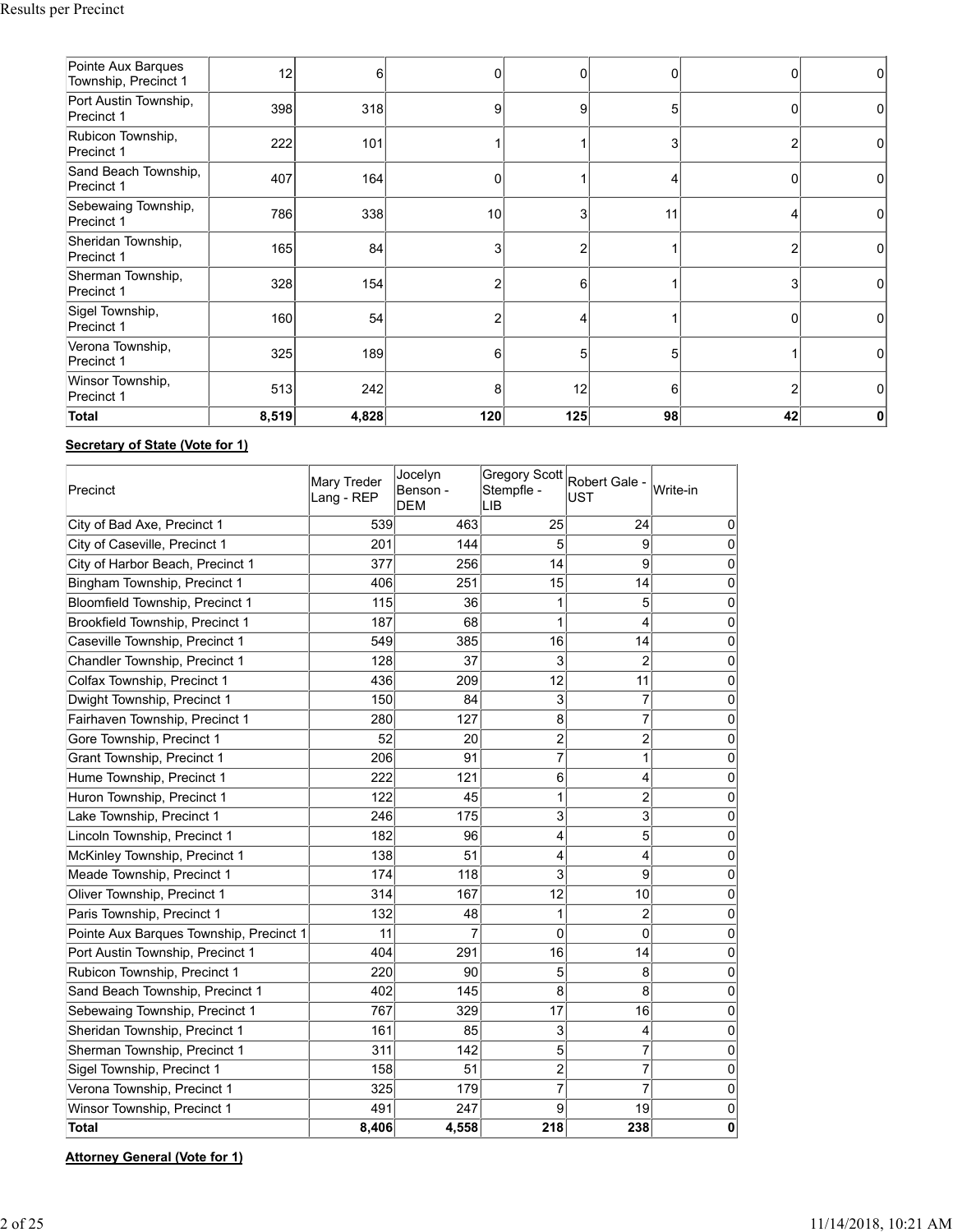| Precinct                                | Tom Leonard<br>- REP | Dana Nessel<br>- DEM | ILisa Lane<br>Gioia - LIB | Gerald T. Van<br>Sickle - UST | Chris<br>Graveline -<br><b>NPA</b> | Write-in |
|-----------------------------------------|----------------------|----------------------|---------------------------|-------------------------------|------------------------------------|----------|
| City of Bad Axe, Precinct 1             | 572                  | 392                  | 28                        | 16                            | 31                                 | 0        |
| City of Caseville, Precinct 1           | 203                  | 133                  | 6                         | 3                             | 6                                  | 0        |
| City of Harbor Beach, Precinct 1        | 385                  | 220                  | 15                        | 9                             | 17                                 | 0        |
| Bingham Township, Precinct 1            | 426                  | 217                  | 16                        | 11                            | 10                                 | 0        |
| Bloomfield Township, Precinct 1         | 123                  | 25                   | 1                         | 3                             | 3                                  | 0        |
| Brookfield Township, Precinct 1         | 183                  | 55                   | 6                         | 4                             | 6                                  | 0        |
| Caseville Township, Precinct 1          | 581                  | 335                  | 15                        | 10                            | 11                                 | 0        |
| Chandler Township, Precinct 1           | 135                  | 30                   | 2                         | $\overline{2}$                | $\overline{2}$                     | 0        |
| Colfax Township, Precinct 1             | 454                  | 177                  | 9                         | 10                            | 13                                 | 0        |
| Dwight Township, Precinct 1             | 165                  | 62                   | 3                         | 4                             | 6                                  | 0        |
| Fairhaven Township, Precinct 1          | 286                  | 113                  | 9                         | 7                             | 7                                  | 0        |
| Gore Township, Precinct 1               | 53                   | 18                   | 0                         | 1                             | $\mathbf 0$                        | 0        |
| <b>Grant Township, Precinct 1</b>       | 207                  | 83                   | 3                         | 5                             | 5                                  | 0        |
| Hume Township, Precinct 1               | 219                  | 108                  | 4                         | 4                             | 10                                 | 0        |
| Huron Township, Precinct 1              | 123                  | 41                   | 1                         | $\overline{c}$                | 3                                  | 0        |
| Lake Township, Precinct 1               | 256                  | 153                  | 6                         | 1                             | 9                                  | 0        |
| Lincoln Township, Precinct 1            | 188                  | 83                   | 3                         | $\overline{4}$                | 6                                  | 0        |
| McKinley Township, Precinct 1           | 141                  | 46                   | 4                         | $\overline{c}$                | $\overline{c}$                     | 0        |
| Meade Township, Precinct 1              | 181                  | 108                  | 3                         | 8                             | $\overline{2}$                     | 0        |
| Oliver Township, Precinct 1             | 314                  | 156                  | 13                        | $\overline{7}$                | 14                                 | 0        |
| Paris Township, Precinct 1              | 136                  | 40                   | 1                         | $\overline{c}$                | 3                                  | 0        |
| Pointe Aux Barques Township, Precinct 1 | 12                   | 6                    | 0                         | 0                             | $\mathbf 0$                        | 0        |
| Port Austin Township, Precinct 1        | 420                  | 266                  | 11                        | 7                             | 11                                 | 0        |
| Rubicon Township, Precinct 1            | 228                  | 79                   | 4                         | 4                             | $\overline{4}$                     | 0        |
| Sand Beach Township, Precinct 1         | 408                  | 129                  | 12                        | 7                             | 3                                  | 0        |
| Sebewaing Township, Precinct 1          | 794                  | 276                  | 17                        | 14                            | 23                                 | 0        |
| Sheridan Township, Precinct 1           | 170                  | 72                   | 3                         | 1                             | 5                                  | 0        |
| Sherman Township, Precinct 1            | 329                  | 117                  | 5                         | 13                            | 5                                  | 0        |
| Sigel Township, Precinct 1              | 161                  | 38                   | 3                         | $\overline{4}$                | 10                                 | 0        |
| Verona Township, Precinct 1             | 345                  | 147                  | $\overline{7}$            | 7                             | $\overline{7}$                     | 0        |
| Winsor Township, Precinct 1             | 523                  | 209                  | 13                        | 5                             | 12                                 | 0        |
| Total                                   | 8,721                | 3,934                | 223                       | 177                           | 246                                | 0        |

### **United States Senator (Vote for 1)**

| Precinct                         | John James -<br>REP | Debbie<br>Stabenow -<br>DEM | George E.<br>Huffman III -<br>lust | Marcia Squier John Howard<br>- GRN | Wilhelm - NL | Write-in |
|----------------------------------|---------------------|-----------------------------|------------------------------------|------------------------------------|--------------|----------|
| City of Bad Axe, Precinct 1      | 560                 | 464                         | 15                                 | 14                                 | 10           |          |
| City of Caseville, Precinct 1    | 198                 | 160                         | 2                                  |                                    |              |          |
| City of Harbor Beach, Precinct 1 | 372                 | 279                         | 4                                  |                                    | 9            |          |
| Bingham Township, Precinct 1     | 398                 | 290                         | 10                                 | 3                                  | 4            |          |
| Bloomfield Township, Precinct 1  | 113                 | 49                          | 0                                  |                                    | 0            |          |
| Brookfield Township, Precinct 1  | 160                 | 94                          | 2                                  |                                    |              |          |
| Caseville Township, Precinct 1   | 543                 | 418                         | 5                                  |                                    | 5            |          |
| Chandler Township, Precinct 1    | 129                 | 51                          | 0                                  |                                    | 0            |          |
| Colfax Township, Precinct 1      | 447                 | 215                         | 8                                  | 9                                  | 3            |          |
| Dwight Township, Precinct 1      | 149                 | 94                          |                                    |                                    | 4            |          |
| Fairhaven Township, Precinct 1   | 270                 | 148                         |                                    |                                    |              |          |
| Gore Township, Precinct 1        | 53                  | 22                          | $\Omega$                           |                                    |              |          |
| Grant Township, Precinct 1       | 201                 | 101                         | 4                                  |                                    | 2            |          |
| Hume Township, Precinct 1        | 204                 | 153                         |                                    |                                    | 0            |          |
| Huron Township, Precinct 1       | 122                 | 50                          | 0                                  |                                    |              |          |
| Lake Township, Precinct 1        | 243                 | 193                         | 0                                  |                                    | 4            |          |
| Lincoln Township, Precinct 1     | 180                 | 110                         |                                    |                                    |              |          |
| McKinley Township, Precinct 1    | 132                 | 64                          |                                    |                                    |              |          |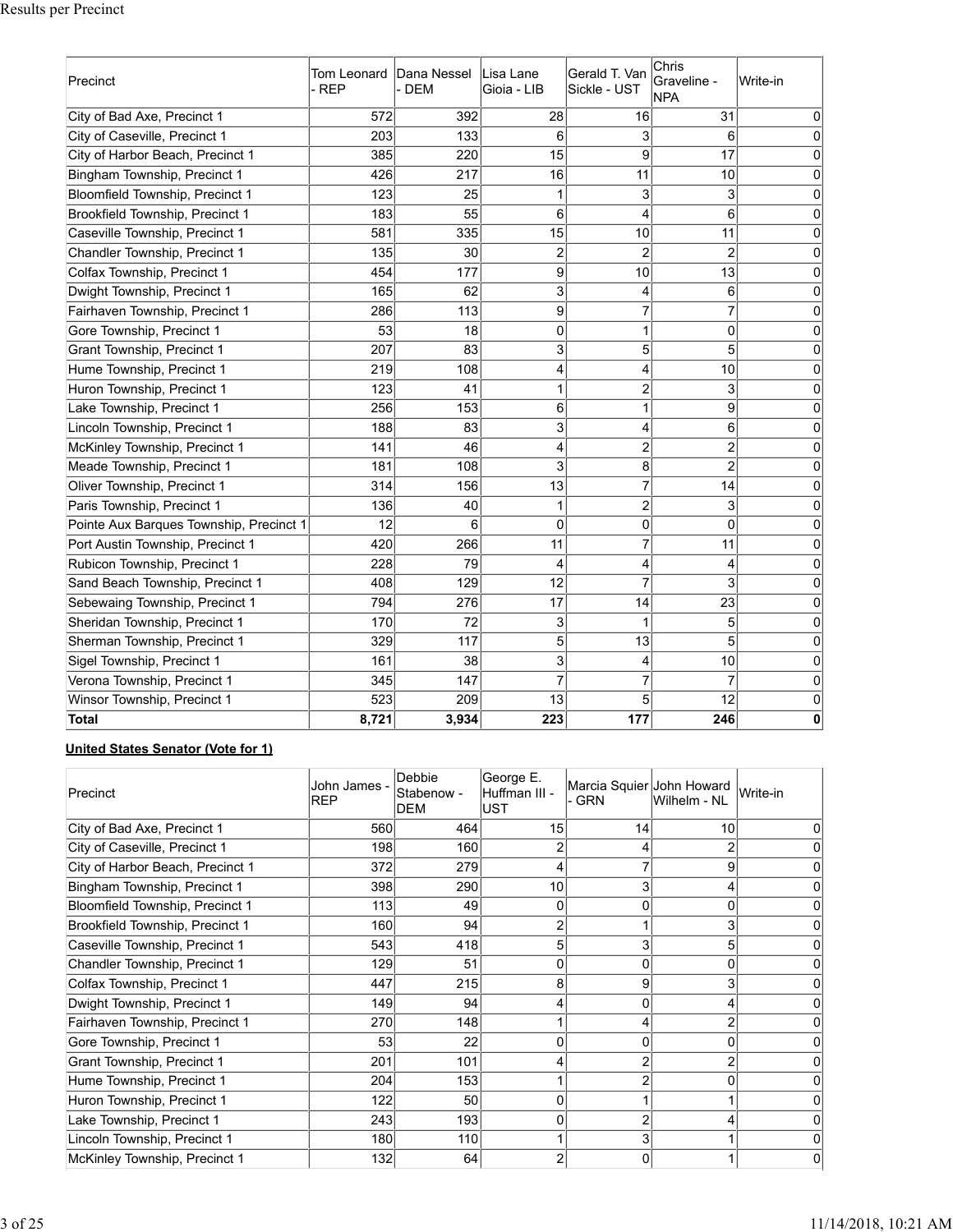| Meade Township, Precinct 1              | 183   | 123              | З   |    |    |  |
|-----------------------------------------|-------|------------------|-----|----|----|--|
| Oliver Township, Precinct 1             | 308   | 193 <sup>1</sup> | 2   | 10 |    |  |
| Paris Township, Precinct 1              | 124   | 63               | r   |    |    |  |
| Pointe Aux Barques Township, Precinct 1 | 10    | 8                | 0   |    |    |  |
| Port Austin Township, Precinct 1        | 400   | 325              | 4   |    |    |  |
| Rubicon Township, Precinct 1            | 228   | 79               | 4   |    |    |  |
| Sand Beach Township, Precinct 1         | 389   | 177              | 5   |    |    |  |
| Sebewaing Township, Precinct 1          | 767   | 358              | 6   |    |    |  |
| Sheridan Township, Precinct 1           | 165   | 87               | 3   |    |    |  |
| Sherman Township, Precinct 1            | 295   | 182              |     |    |    |  |
| Sigel Township, Precinct 1              | 154   | 68               | 0   |    |    |  |
| Verona Township, Precinct 1             | 322   | 195              | 6   |    |    |  |
| Winsor Township, Precinct 1             | 493   | 274              | 3   |    |    |  |
| Total                                   | 8,312 | 5,087            | 104 | 97 | 73 |  |

# **Representative in Congress 10th District (Vote for 1)**

| Precinct                                | Paul Mitchell<br>- REP | Kimberly<br>Bizon - DEM | Harley<br>Mikkelson -<br><b>GRN</b> | Jeremy<br>Peruski - NPA | Write-in         |
|-----------------------------------------|------------------------|-------------------------|-------------------------------------|-------------------------|------------------|
| City of Bad Axe, Precinct 1             | 548                    | 377                     | 13                                  | 120                     | $\mathbf 0$      |
| City of Caseville, Precinct 1           | 202                    | 133                     | 5                                   | 18                      | $\boldsymbol{0}$ |
| City of Harbor Beach, Precinct 1        | 380                    | 217                     | 8                                   | 52                      | $\mathbf 0$      |
| Bingham Township, Precinct 1            | 359                    | 167                     | 4                                   | 178                     | $\pmb{0}$        |
| Bloomfield Township, Precinct 1         | 114                    | 26                      | 2                                   | 21                      | $\pmb{0}$        |
| Brookfield Township, Precinct 1         | 182                    | 53                      | 1                                   | 17                      | $\mathbf 0$      |
| Caseville Township, Precinct 1          | 584                    | 334                     | 5                                   | 36                      | $\mathbf 0$      |
| Chandler Township, Precinct 1           | 141                    | 28                      | $\overline{\mathbf{c}}$             | $\overline{7}$          | $\pmb{0}$        |
| Colfax Township, Precinct 1             | 437                    | 169                     | 4                                   | 61                      | $\mathbf 0$      |
| Dwight Township, Precinct 1             | 150                    | 55                      | 3                                   | 36                      | $\pmb{0}$        |
| Fairhaven Township, Precinct 1          | 291                    | 109                     | 4                                   | 17                      | $\pmb{0}$        |
| Gore Township, Precinct 1               | 44                     | 16                      | $\mathbf{0}$                        | 10                      | $\pmb{0}$        |
| Grant Township, Precinct 1              | 197                    | 75                      | 1                                   | 32                      | $\mathbf 0$      |
| Hume Township, Precinct 1               | 220                    | 110                     | 1                                   | 24                      | $\pmb{0}$        |
| Huron Township, Precinct 1              | 126                    | 37                      | 0                                   | 9                       | $\pmb{0}$        |
| Lake Township, Precinct 1               | 257                    | 159                     | 2                                   | 16                      | $\bf{0}$         |
| Lincoln Township, Precinct 1            | 177                    | 71                      | $\overline{2}$                      | 42                      | $\boldsymbol{0}$ |
| McKinley Township, Precinct 1           | 142                    | 44                      | 1                                   | $\overline{7}$          | $\mathbf 0$      |
| Meade Township, Precinct 1              | 180                    | 97                      | 4                                   | 26                      | $\mathbf 0$      |
| Oliver Township, Precinct 1             | 315                    | 141                     | 8                                   | 37                      | $\mathbf 0$      |
| Paris Township, Precinct 1              | 122                    | 35                      | 0                                   | 34                      | $\pmb{0}$        |
| Pointe Aux Barques Township, Precinct 1 | 11                     | $\overline{7}$          | 0                                   | 0                       | $\pmb{0}$        |
| Port Austin Township, Precinct 1        | 421                    | 261                     | $\overline{2}$                      | 40                      | $\pmb{0}$        |
| Rubicon Township, Precinct 1            | 209                    | 78                      | 2                                   | 31                      | $\pmb{0}$        |
| Sand Beach Township, Precinct 1         | 403                    | 45                      | 3                                   | 119                     | $\pmb{0}$        |
| Sebewaing Township, Precinct 1          | 807                    | 257                     | 9                                   | 49                      | $\pmb{0}$        |
| Sheridan Township, Precinct 1           | 152                    | 57                      | 0                                   | 45                      | $\pmb{0}$        |
| Sherman Township, Precinct 1            | 325                    | 103                     | $\overline{2}$                      | 53                      | $\mathbf 0$      |
| Sigel Township, Precinct 1              | 158                    | 34                      | $\overline{2}$                      | 31                      | 0                |
| Verona Township, Precinct 1             | 299                    | 154                     | 3                                   | 69                      | $\boldsymbol{0}$ |
| Winsor Township, Precinct 1             | 525                    | 203                     | 5                                   | 36                      | $\pmb{0}$        |
| <b>Total</b>                            | 8,478                  | 3,652                   | 98                                  | 1,273                   | 0                |

# **State Senator 25th District (Vote for 1)**

| <b>Precinct</b>               | Dan Lauwers   Bourgois -<br>I-RFP | <b>IDebbie</b><br><b>DFM</b> | Write-in |
|-------------------------------|-----------------------------------|------------------------------|----------|
| City of Bad Axe, Precinct 1   | 552                               | 439                          |          |
| City of Caseville, Precinct 1 |                                   | 139                          |          |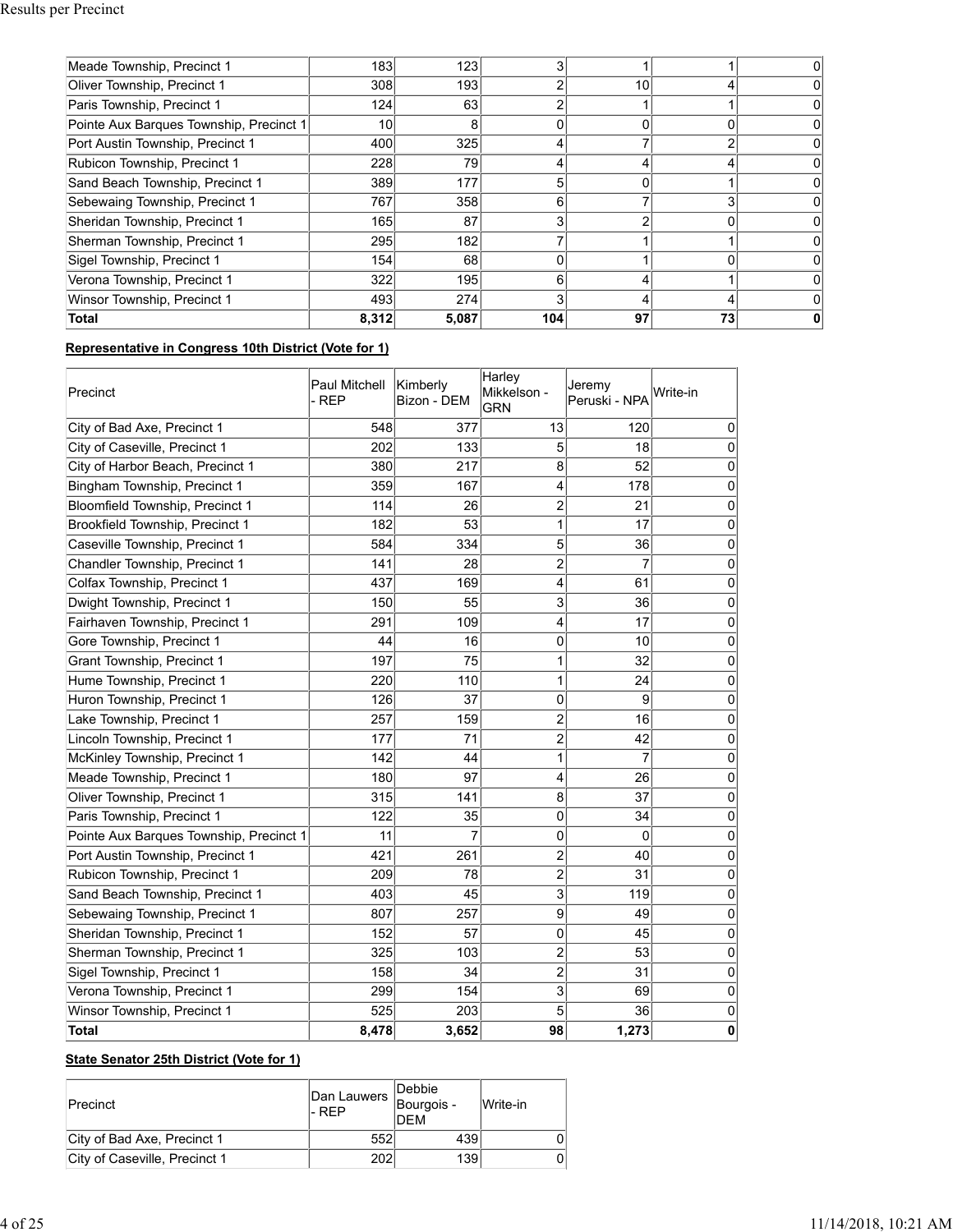| City of Harbor Beach, Precinct 1        | 370   | 247   | 0              |
|-----------------------------------------|-------|-------|----------------|
| Bingham Township, Precinct 1            | 416   | 242   | $\mathbf 0$    |
| Bloomfield Township, Precinct 1         | 123   | 29    | $\mathbf 0$    |
| Brookfield Township, Precinct 1         | 178   | 69    | $\mathbf 0$    |
| Caseville Township, Precinct 1          | 550   | 368   | 0              |
| Chandler Township, Precinct 1           | 137   | 31    | 0              |
| Colfax Township, Precinct 1             | 427   | 200   | 0              |
| Dwight Township, Precinct 1             | 144   | 76    | $\mathbf 0$    |
| Fairhaven Township, Precinct 1          | 278   | 124   | $\overline{0}$ |
| Gore Township, Precinct 1               | 52    | 17    | $\mathbf 0$    |
| Grant Township, Precinct 1              | 205   | 85    | 0              |
| Hume Township, Precinct 1               | 213   | 118   | $\mathbf 0$    |
| Huron Township, Precinct 1              | 118   | 32    | 0              |
| Lake Township, Precinct 1               | 246   | 165   | $\mathbf 0$    |
| Lincoln Township, Precinct 1            | 180   | 84    | $\overline{0}$ |
| McKinley Township, Precinct 1           | 137   | 50    | 0              |
| Meade Township, Precinct 1              | 184   | 106   | 0              |
| Oliver Township, Precinct 1             | 308   | 160   | $\mathbf 0$    |
| Paris Township, Precinct 1              | 128   | 46    | 0              |
| Pointe Aux Barques Township, Precinct 1 | 12    | 6     | $\mathbf 0$    |
| Port Austin Township, Precinct 1        | 410   | 283   | 0              |
| Rubicon Township, Precinct 1            | 217   | 83    | 0              |
| Sand Beach Township, Precinct 1         | 409   | 126   | $\mathbf 0$    |
| Sebewaing Township, Precinct 1          | 745   | 307   | 0              |
| Sheridan Township, Precinct 1           | 162   | 78    | 0              |
| Sherman Township, Precinct 1            | 313   | 129   | 0              |
| Sigel Township, Precinct 1              | 162   | 46    | 0              |
| Verona Township, Precinct 1             | 342   | 167   | 0              |
| Winsor Township, Precinct 1             | 513   | 231   | 0              |
| <b>Total</b>                            | 8,433 | 4,283 | 0              |

# **State Representative 84th District (Vote for 1)**

| Precinct                                | Phil Green -<br><b>REP</b> | William<br>Shoop - DEM | Write-in |
|-----------------------------------------|----------------------------|------------------------|----------|
| City of Bad Axe, Precinct 1             | 586                        | 425                    | 0        |
| City of Caseville, Precinct 1           | 216                        | 132                    | 0        |
| City of Harbor Beach, Precinct 1        | 393                        | 245                    | 0        |
| Bingham Township, Precinct 1            | 448                        | 219                    | 0        |
| <b>Bloomfield Township, Precinct 1</b>  | 127                        | 31                     | 0        |
| Brookfield Township, Precinct 1         | 195                        | 54                     | 0        |
| Caseville Township, Precinct 1          | 590                        | 345                    | 0        |
| Chandler Township, Precinct 1           | 141                        | 32                     | 0        |
| Colfax Township, Precinct 1             | 476                        | 183                    | 0        |
| Dwight Township, Precinct 1             | 164                        | 68                     | 0        |
| Fairhaven Township, Precinct 1          | 293                        | 118                    | 0        |
| Gore Township, Precinct 1               | 54                         | 15                     | 0        |
| Grant Township, Precinct 1              | 219                        | 80                     | 0        |
| Hume Township, Precinct 1               | 235                        | 115                    | 0        |
| Huron Township, Precinct 1              | 125                        | 36                     | 0        |
| Lake Township, Precinct 1               | 251                        | 158                    | 0        |
| Lincoln Township, Precinct 1            | 200                        | 82                     | 0        |
| McKinley Township, Precinct 1           | 140                        | 47                     | 0        |
| Meade Township, Precinct 1              | 190                        | 107                    | 0        |
| Oliver Township, Precinct 1             | 353                        | 142                    | 0        |
| Paris Township, Precinct 1              | 144                        | 41                     | 0        |
| Pointe Aux Barques Township, Precinct 1 | 11                         | 6                      | 0        |
| Port Austin Township, Precinct 1        | 439                        | 264                    | 0        |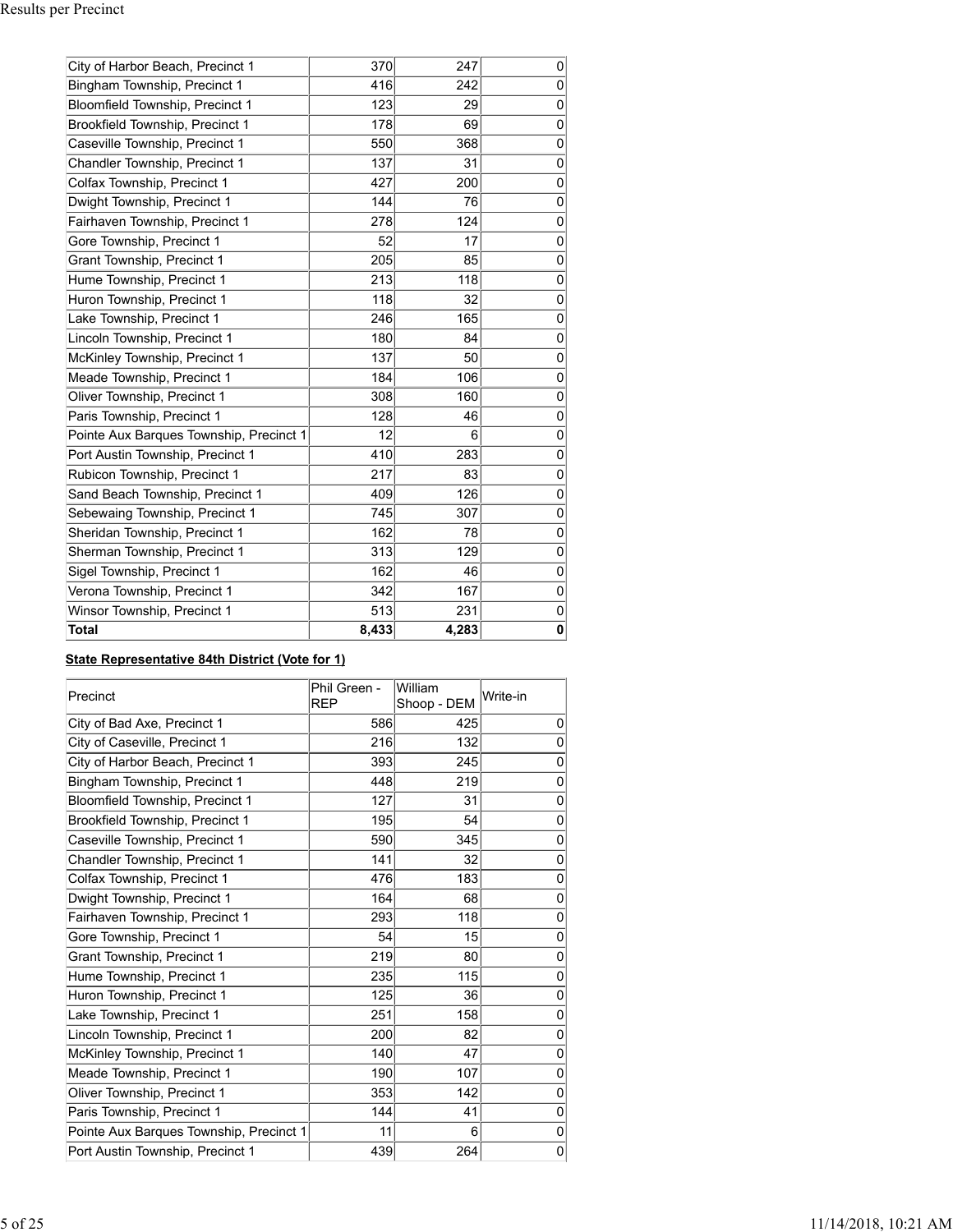| Rubicon Township, Precinct 1    | 233   | 72    |  |
|---------------------------------|-------|-------|--|
| Sand Beach Township, Precinct 1 | 420   | 125   |  |
| Sebewaing Township, Precinct 1  | 819   | 272   |  |
| Sheridan Township, Precinct 1   | 190   | 61    |  |
| Sherman Township, Precinct 1    | 339   | 114   |  |
| Sigel Township, Precinct 1      | 174   | 42    |  |
| Verona Township, Precinct 1     | 350   | 160   |  |
| Winsor Township, Precinct 1     | 552   | 205   |  |
| <b>Total</b>                    | 9,067 | 3,996 |  |

# **Member of the State Board of Education (Vote for 2)**

| Precinct                                  | Tami<br>Carlone -<br><b>REP</b> | Richard<br>Zeile -<br>REP | Judith P.<br>Pritchett -<br><b>DEM</b> | Tiffany<br>Tilley -<br><b>DEM</b> | Scotty<br>Boman -<br>llib | John J.<br>Tatar -<br>llib | Karen<br>Adams -<br><b>UST</b> | Douglas<br>Levesque -<br><b>UST</b> | Sherry A.<br>Wells -<br><b>GRN</b> | Mary<br>Anne<br>Hering -<br> WC | Logan R.<br>Smith -<br>lwc | Write-in |
|-------------------------------------------|---------------------------------|---------------------------|----------------------------------------|-----------------------------------|---------------------------|----------------------------|--------------------------------|-------------------------------------|------------------------------------|---------------------------------|----------------------------|----------|
| City of Bad<br>Axe,<br>Precinct 1         | 469                             | 394                       | 347                                    | 342                               | 25                        | 14                         | 30                             | 13                                  | 24                                 | 59                              | 39                         | 0        |
| City of<br>Caseville,<br>Precinct 1       | 169                             | 157                       | 125                                    | 112                               | 5                         | 6                          | $\overline{7}$                 | 1                                   | 5                                  | 18                              | 14                         | 0        |
| City of<br>Harbor<br>Beach,<br>Precinct 1 | 311                             | 285                       | 212                                    | 205                               | 19                        | 9                          | 15                             | 3                                   | 12                                 | 29                              | 26                         | 0        |
| Bingham<br>Township,<br>Precinct 1        | 341                             | 304                       | 193                                    | 178                               | 13                        | 14                         | 17                             | 9                                   | 6                                  | 31                              | 33                         | 0        |
| Bloomfield<br>Township,<br>Precinct 1     | 104                             | 83                        | 28                                     | 29                                | $\overline{4}$            | $\overline{\mathbf{c}}$    | $\overline{7}$                 | 0                                   | 4                                  | 4                               | 9                          | 0        |
| Brookfield<br>Township,<br>Precinct 1     | 143                             | 132                       | 62                                     | 46                                | 7                         | 3                          | 4                              | 0                                   | 1                                  | 14                              | 9                          | 0        |
| Caseville<br>Township,<br>Precinct 1      | 486                             | 440                       | 329                                    | 300                               | 16                        | 9                          | 10                             | 8                                   | 11                                 | 29                              | 19                         | 0        |
| Chandler<br>Township,<br>Precinct 1       | 114                             | 96                        | 33                                     | 4                                 | 4                         | 4                          | $\overline{c}$                 | 4                                   | $\Omega$                           | 6                               | $\mathbf 0$                | 0        |
| Colfax<br>Township,<br>Precinct 1         | 379                             | 330                       | 156                                    | 153                               | 9                         | 8                          | 16                             | 3                                   | 9                                  | 29                              | 38                         | 0        |
| Dwight<br>Township,<br>Precinct 1         | 115                             | 106                       | 62                                     | 45                                | 8                         | $5\vert$                   | $6\phantom{1}$                 | 8                                   | $\overline{c}$                     | 14                              | 6                          | 0        |
| Fairhaven<br>Township,<br>Precinct 1      | 227                             | 213                       | 99                                     | 98                                | 10                        | $5\vert$                   | 12                             | 3                                   | 6                                  | 13                              | 11                         | 0        |
| Gore<br>Township,<br>Precinct 1           | 43                              | 37                        | 13                                     | 13                                | 1                         | $\mathbf{2}$               | $\mathbf 1$                    | 3                                   | 1                                  | 3                               | $\overline{2}$             | 0        |
| Grant<br>Township,<br>Precinct 1          | 168                             | 128                       | 73                                     | 63                                | 10                        | $\vert 3 \vert$            | 4                              | 4                                   | $\overline{c}$                     | 9                               | 10                         | 0        |
| Hume<br>Township,<br>Precinct 1           | 190                             | 160                       | 99                                     | 88                                | 5                         | 3 <sup>2</sup>             | 6                              | 4                                   | 6                                  | 18                              | 13                         | 0        |
| Huron<br>Township,<br>Precinct 1          | 100                             | 96                        | 28                                     | 30                                | 4                         | $\boldsymbol{2}$           | $\overline{\mathbf{c}}$        | 1                                   | 1                                  | 8                               | 4                          | 0        |
| Lake<br>Township,<br>Precinct 1           | 207                             | 200                       | 146                                    | 136                               | 10                        | $\vert 4 \vert$            | 11                             | 1                                   | 5                                  | 15                              | 11                         | 0        |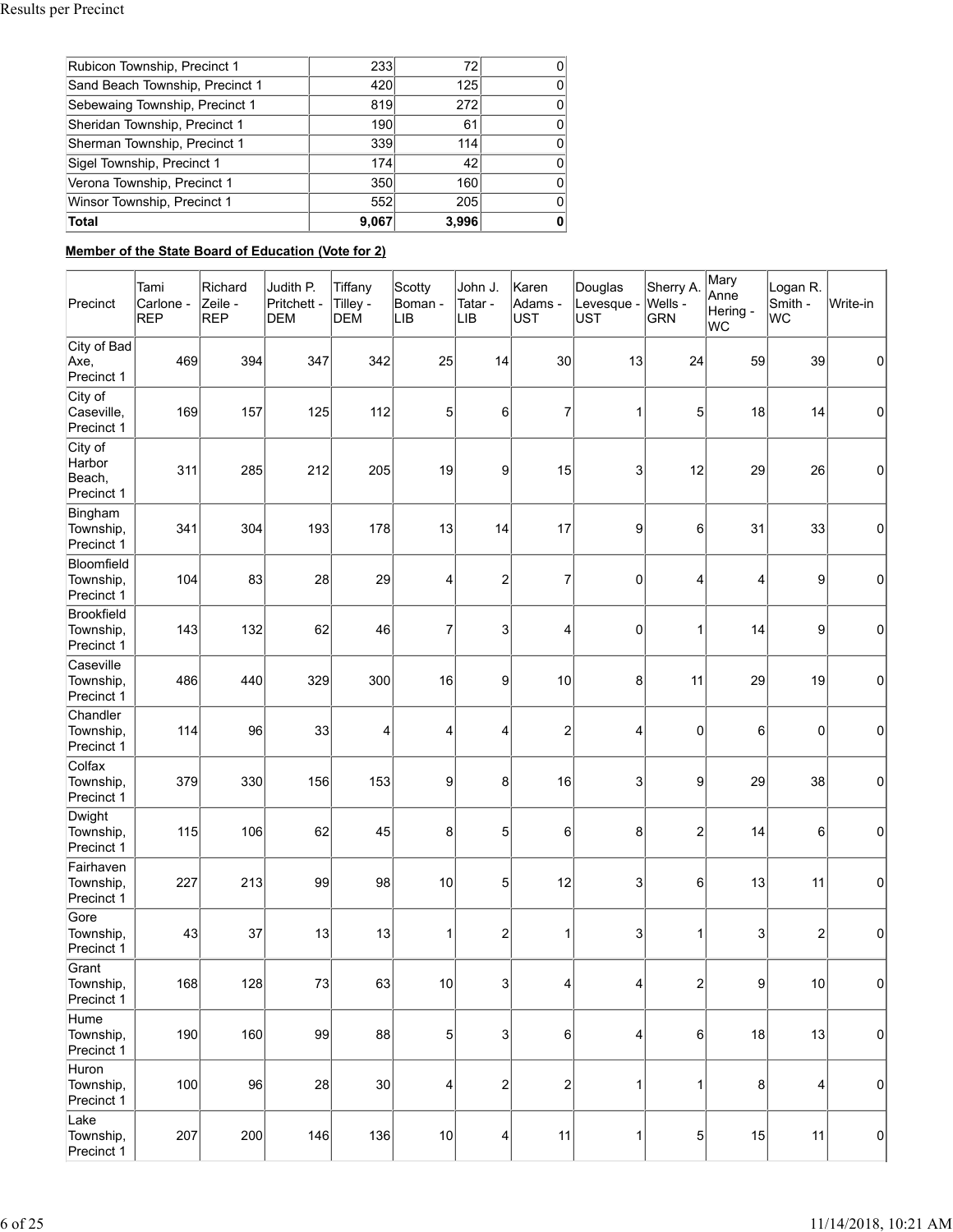| Lincoln<br>Township,<br>Precinct 1                      | 136   | 111   | 70    | 62    | 8              | 8              | 5               | 1                | $\overline{7}$            | 15              | 13  | $\pmb{0}$   |
|---------------------------------------------------------|-------|-------|-------|-------|----------------|----------------|-----------------|------------------|---------------------------|-----------------|-----|-------------|
| McKinley<br>Township,<br>Precinct 1                     | 118   | 103   | 42    | 42    | $\overline{c}$ | $\overline{c}$ | 6               | $\mathbf 0$      | $\overline{c}$            | $6\overline{6}$ | 8   | $\mathsf 0$ |
| Meade<br>Township,<br>Precinct 1                        | 143   | 122   | 94    | 76    | 6              | 5 <sup>2</sup> | 8               | 5                | 3                         | 12              | 15  | $\mathbf 0$ |
| Oliver<br>Township,<br>Precinct 1                       | 252   | 228   | 141   | 126   | 10             | 9              | 16              | 5                | 7                         | 30              | 23  | $\mathbf 0$ |
| Paris<br>Township,<br>Precinct 1                        | 114   | 93    | 41    | 31    | $\overline{7}$ | 3 <sup>2</sup> | $6\phantom{.}6$ | 3                | 1                         | $6\overline{6}$ | 3   | $\mathbf 0$ |
| Pointe Aux<br><b>Barques</b><br>Township,<br>Precinct 1 | 12    | 11    | 8     | 5     | 0              | $\mathbf 0$    | $\mathbf 0$     | $\mathbf 0$      | 0                         | 0               | 0   | $\mathbf 0$ |
| Port Austin<br>Township,<br>Precinct 1                  | 353   | 319   | 253   | 218   | 17             | 10             | 13              | 5                | $\overline{7}$            | 27              | 19  | $\pmb{0}$   |
| Rubicon<br>Township,<br>Precinct 1                      | 193   | 170   | 72    | 56    | 4              | 5              | 8               | 3                | 1                         | 9               | 11  | $\pmb{0}$   |
| Sand<br>Beach<br>Township,<br>Precinct 1                | 352   | 316   | 114   | 110   | 8              | $\overline{7}$ | 10              | 4                | 7                         | 15              | 13  | $\pmb{0}$   |
| Sebewaing<br>Township,<br>Precinct 1                    | 627   | 573   | 261   | 231   | 20             | 16             | 34              | 12               | 22                        | 42              | 36  | $\mathbf 0$ |
| Sheridan<br>Township,<br>Precinct 1                     | 133   | 111   | 65    | 55    | 3              | $\mathbf{1}$   | 9               | $\mathbf 2$      | 4                         | 16              | 10  | $\pmb{0}$   |
| Sherman<br>Township,<br>Precinct 1                      | 249   | 212   | 104   | 90    | 6              | 0              | 12              | 10               | $\overline{c}$            | 19              | 16  | $\mathbf 0$ |
| Sigel<br>Township,<br>Precinct 1                        | 125   | 118   | 38    | 34    | 4              | 4              | 9               | $\mathbf 0$      | 3                         | 6               | 6   | $\mathbf 0$ |
| Verona<br>Township,<br>Precinct 1                       | 284   | 247   | 152   | 135   | 11             | 6              | 12              | $\,6$            | 8                         | 18              | 17  | $\pmb{0}$   |
| Winsor<br>Township,<br>Precinct 1                       | 418   | 384   | 194   | 179   | 17             | 13             | 16              | 4                | 6                         | 31              | 27  | $\mathbf 0$ |
| Total                                                   | 7,075 | 6,279 | 3,654 | 3,292 | 273            | 182            | 314             | $\overline{125}$ | $\overline{\mathbf{175}}$ | 551             | 461 | $\pmb{0}$   |

# **Regent of the University of Michigan (Vote for 2)**

| Precinct                                  | Andrea<br><b>IFischer</b><br>lNewman -<br><b>REP</b> | <b>Andrew</b><br><b>Richner</b> -<br><b>REP</b> | Jordan<br> Acker -<br><b>IDEM</b> | Paul<br>IBrown -<br><b>IDEM</b> | James<br>Lewis<br>Hudler -<br>LIB | <b>John</b><br>Jascob -<br>LIB | Joe<br>Sanger -<br>lust | <b>Crystal</b><br>Van Sickle  Graves -<br>- UST | Kevin A.<br>IGRN | Marge<br>lKatchmark<br>lSallows -<br>INL | Write-in |
|-------------------------------------------|------------------------------------------------------|-------------------------------------------------|-----------------------------------|---------------------------------|-----------------------------------|--------------------------------|-------------------------|-------------------------------------------------|------------------|------------------------------------------|----------|
| City of Bad<br>Axe,<br>Precinct 1         | 448                                                  | 403                                             | 338                               | 337                             | 18                                | 20                             | 19                      | 37                                              | 27               | 23                                       | 0        |
| City of<br>Caseville,<br>Precinct 1       | 167                                                  | 155                                             | 109                               | 108                             | 3                                 | 5                              | 9                       | 16 <sub>1</sub>                                 | 5 <sup>1</sup>   | 5                                        | 0        |
| City of<br>Harbor<br>Beach,<br>Precinct 1 | 305                                                  | 297                                             | 201                               | 205                             | 12                                | 15                             | 14                      | 18                                              | 15 <sub>1</sub>  | 15                                       | 0        |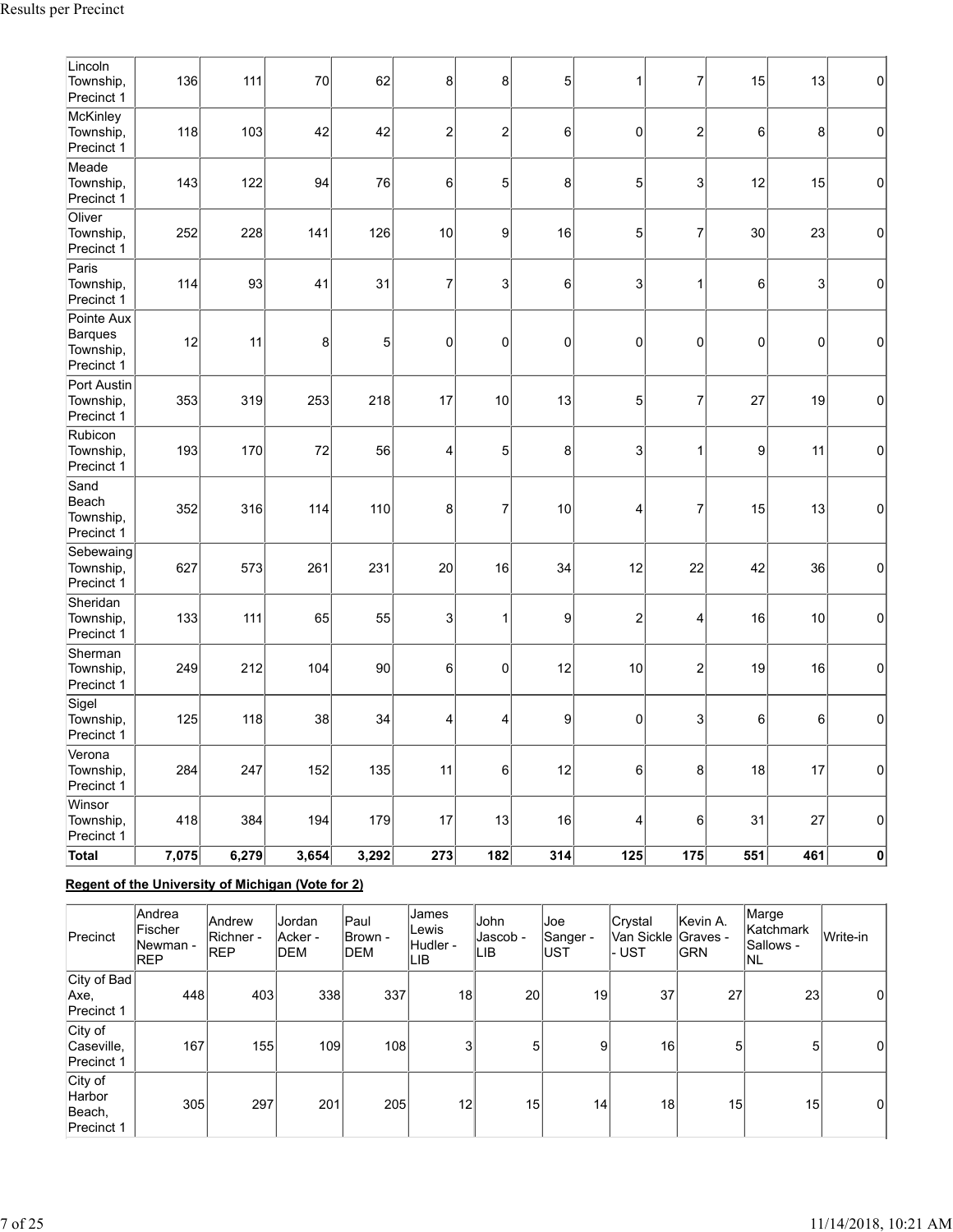| Bingham<br>Township,<br>Precinct 1               | 336 | 294 | 174 | 199 | 9                       | 8                       | 13                        | 21        | 12                      | 8                       | $\mathbf 0$ |
|--------------------------------------------------|-----|-----|-----|-----|-------------------------|-------------------------|---------------------------|-----------|-------------------------|-------------------------|-------------|
| Bloomfield<br>Township,<br>Precinct 1            | 92  | 90  | 30  | 32  | $\overline{c}$          | $\overline{c}$          | $\overline{2}$            | 8         | $\overline{\mathbf{c}}$ | 4                       | $\mathbf 0$ |
| Brookfield<br>Township,<br>Precinct 1            | 140 | 143 | 49  | 59  | 0                       | $\overline{7}$          | $\overline{2}$            | 8         | 6                       | 1                       | 0           |
| Caseville<br>Township,<br>Precinct 1             | 476 | 437 | 285 | 292 | 7                       | 11                      | 13                        | 21        | 14                      | 14                      | 0           |
| Chandler<br>Township,<br>Precinct 1              | 115 | 106 | 19  | 25  | 0                       | $\overline{c}$          | 1                         | 5         | $\overline{\mathbf{c}}$ | 1                       | $\mathbf 0$ |
| Colfax<br>Township,<br>Precinct 1                | 370 | 329 | 150 | 155 | 7                       | 8                       | 10                        | 32        | 15                      | 10                      | 0           |
| Dwight<br>Township,<br>Precinct 1                | 114 | 100 | 47  | 57  | $\overline{c}$          | 5                       | 9                         | 16        | 3                       | 6                       | $\mathbf 0$ |
| Fairhaven<br>Township,<br>Precinct 1             | 240 | 215 | 93  | 96  | 5                       | 4                       | 7                         | 11        | 4                       | 3                       | $\mathbf 0$ |
| Gore<br>Township,<br>Precinct 1                  | 42  | 38  | 12  | 13  | $\overline{c}$          | $\overline{c}$          | $\overline{c}$            | 5         | $\overline{c}$          | 1                       | 0           |
| Grant<br>Township,<br>Precinct 1                 | 156 | 128 | 69  | 79  | $\overline{\mathbf{c}}$ | 3                       | 3                         | 6         | 6                       | $\sqrt{5}$              | 0           |
| Hume<br>Township,<br>Precinct 1                  | 182 | 172 | 92  | 97  | $\overline{c}$          | $\overline{7}$          | 9                         | 9         | $\overline{7}$          | 5                       | 0           |
| Huron<br>Township,<br>Precinct 1                 | 96  | 95  | 29  | 31  | 1                       | 0                       | 3                         | 6         | 1                       | 4                       | $\mathbf 0$ |
| Lake<br>Township,<br>Precinct 1                  | 202 | 200 | 136 | 135 | 5                       | 6                       | 3                         | 12        | 5                       | 13                      | 0           |
| Lincoln<br>Township,<br>Precinct 1               | 136 | 115 | 63  | 63  | 5                       | 10                      | 4                         | 8         | 9                       | 9                       | $\mathbf 0$ |
| McKinley<br>Township,<br>Precinct 1              | 113 | 104 | 38  | 39  | 3                       | $\overline{\mathbf{c}}$ | $\overline{c}$            | 4         | 1                       | $\overline{\mathbf{c}}$ | 0           |
| Meade<br>Township,<br>Precinct 1                 | 142 | 135 | 84  | 82  | 6                       | 5                       | $\overline{7}$            | 9         | $\mathbf{1}$            | 4                       | 0           |
| Oliver<br>Township,<br>Precinct 1                | 260 | 229 | 125 | 149 | 5                       | 8                       | 10                        | 21        | 12                      | 6                       | $\pmb{0}$   |
| Paris<br>Township,<br>Precinct 1                 | 114 | 97  | 39  | 36  | 4                       | 3                       | $\overline{c}$            | 3         | $\pmb{0}$               | $\overline{\mathbf{c}}$ | 0           |
| Pointe Aux<br>Barques<br>Township,<br>Precinct 1 | 11  | 12  | 5   | 5   | $\mathsf{O}\xspace$     | 0                       | 0                         | $\pmb{0}$ | $\pmb{0}$               | $\pmb{0}$               | 0           |
| Port Austin<br>Township,<br>Precinct 1           | 339 | 356 | 214 | 207 | 11                      | 10                      | 14                        | 19        | 7                       | 13                      | 0           |
| Rubicon<br>Township,<br>Precinct 1               | 192 | 168 | 56  | 69  | 3                       | 6                       | $\ensuremath{\mathsf{3}}$ | 10        | 8                       | $\,6$                   | 0           |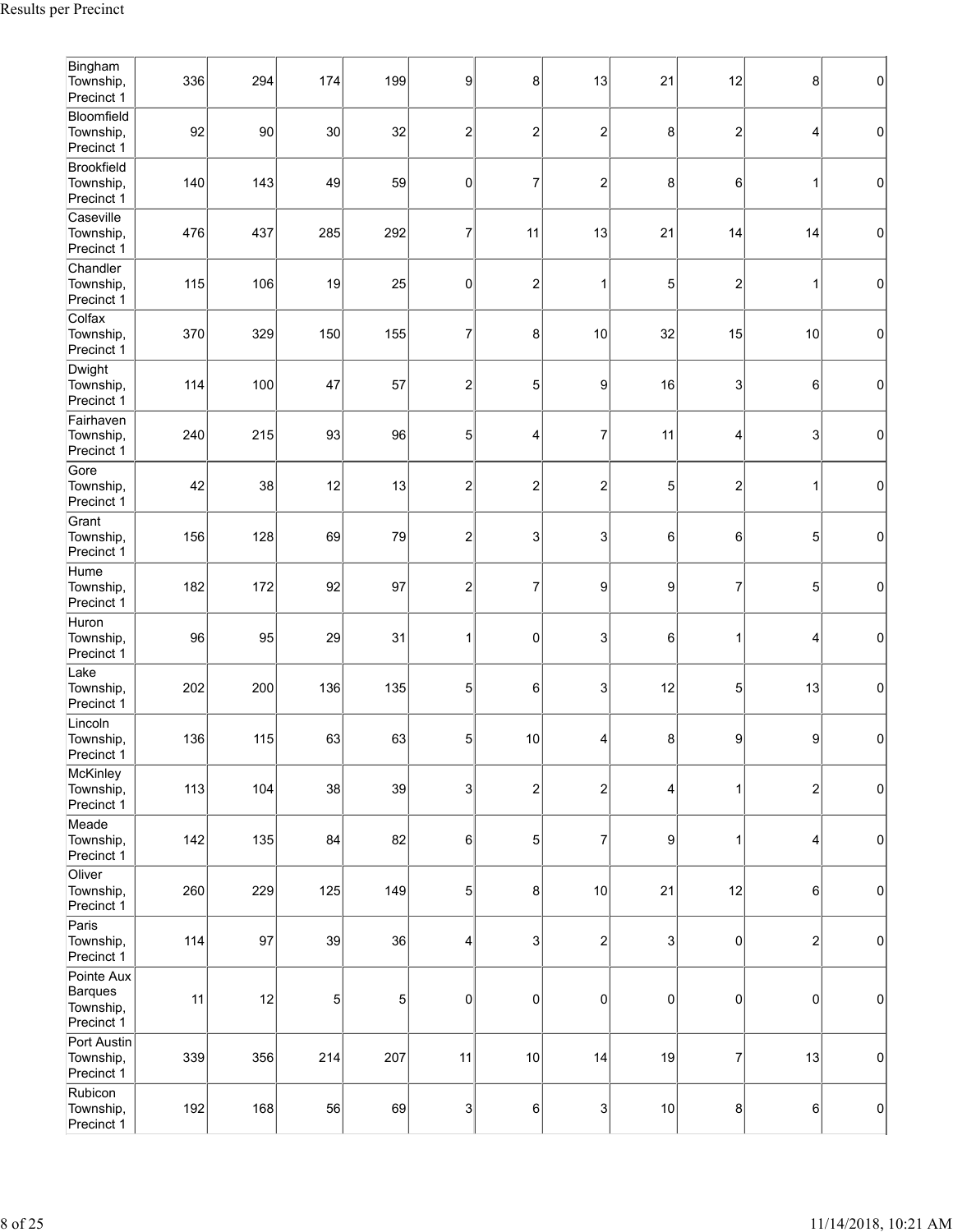| Sand<br>Beach<br>Township,<br>Precinct 1 | 347   | 324   | 110   | 109   | 4              | 4              | $6 \mid$       | 11             | 6              | 5              | 0           |
|------------------------------------------|-------|-------|-------|-------|----------------|----------------|----------------|----------------|----------------|----------------|-------------|
| Sebewaing<br>Township,<br>Precinct 1     | 635   | 584   | 242   | 240   | 12             | 14             | 14             | 28             | 23             | 15             | $\mathbf 0$ |
| Sheridan<br>Township,<br>Precinct 1      | 121   | 121   | 124   | 69    | 5              | $\overline{2}$ |                | 5              | $\overline{2}$ |                | 0           |
| Sherman<br>Township,<br>Precinct 1       | 228   | 211   | 85    | 96    | 4              | 4              | 12             | 21             | $\overline{7}$ | $\overline{4}$ | 0           |
| Sigel<br>Township,<br>Precinct 1         | 122   | 121   | 34    | 32    | 3 <sub>l</sub> | 3              | $\overline{2}$ | $\overline{c}$ | 1              | 4              | 0           |
| Verona<br>Township,<br>Precinct 1        | 271   | 252   | 131   | 132   | 10             | 6              | 8              | 17             | 11             | 10             | 0           |
| Winsor<br>Township,<br>Precinct 1        | 426   | 394   | 171   | 185   | 11             | 11             | 14             | 15             | 11             | 10             | 0           |
| Total                                    | 6,938 | 6,425 | 3,354 | 3,433 | 163            | 193            | 224            | 404            | 225            | 209            | $\mathbf 0$ |

**Trustee of Michigan State University (Vote for 2)**

| Precinct                                  | Dave<br>Dutch -<br>REP | Mike<br>Miller -<br>REP | Brianna T.<br>Scott -<br><b>DEM</b> | Kelly<br>Charron<br>Tebay -<br><b>DEM</b> | Bruce<br>Campbell -<br>∣LIB | Tim<br>Orzechowski Sanger -<br>- LIB | Janet M.<br><b>UST</b> | John Paul<br>Sanger -<br><b>UST</b> | Aaron<br>Mariasy -<br><b>GRN</b> | Bridgette R.<br>Abraham-<br>Guzman -<br>NL | Write-in    |
|-------------------------------------------|------------------------|-------------------------|-------------------------------------|-------------------------------------------|-----------------------------|--------------------------------------|------------------------|-------------------------------------|----------------------------------|--------------------------------------------|-------------|
| City of Bad<br>Axe,<br>Precinct 1         | 411                    | 434                     | 367                                 | 331                                       | 27                          | 13                                   | 38                     | 15                                  | 19                               | 22                                         | 0           |
| City of<br>Caseville,<br>Precinct 1       | 153                    | 172                     | 119                                 | 102                                       | 6                           | 6                                    | 14                     | 8                                   | 4                                | 4                                          | 0           |
| City of<br>Harbor<br>Beach,<br>Precinct 1 | 298                    | 309                     | 221                                 | 185                                       | 14                          | 6                                    | 9                      | 7                                   | 12                               | 17                                         | $\pmb{0}$   |
| Bingham<br>Township,<br>Precinct 1        | 305                    | 313                     | 194                                 | 178                                       | 15                          | 9                                    | 21                     | 12                                  | 7                                | 11                                         | 0           |
| Bloomfield<br>Township,<br>Precinct 1     | 89                     | 93                      | 39                                  | 25                                        | 7                           | $\overline{a}$                       | 4                      | $\overline{c}$                      | $\mathbf 1$                      | $\overline{4}$                             | 0           |
| Brookfield<br>Township,<br>Precinct 1     | 143                    | 147                     | 63                                  | 41                                        | 4                           | 3                                    | 4                      | $\overline{\mathbf{c}}$             | $\overline{c}$                   | $\overline{2}$                             | 0           |
| Caseville<br>Township,<br>Precinct 1      | 456                    | 451                     | 320                                 | 292                                       | 11                          | 10                                   | 19                     | 13                                  | 8                                | 11                                         | 0           |
| Chandler<br>Township,<br>Precinct 1       | 111                    | 110                     | 30                                  | 21                                        | $\overline{\mathbf{c}}$     | 1                                    | 1                      | 0                                   | 1                                | 1                                          | $\mathbf 0$ |
| Colfax<br>Township,<br>Precinct 1         | 352                    | 359                     | 169                                 | 142                                       | 15                          | 10                                   | 18                     | $\overline{7}$                      | 6                                | 12                                         | $\mathbf 0$ |
| Dwight<br>Township,<br>Precinct 1         | 108                    | 113                     | 58                                  | 41                                        | 5                           | 3                                    | 10                     | 10                                  | 5                                | 8                                          | 0           |
| Fairhaven<br>Township,<br>Precinct 1      | 235                    | 219                     | 109                                 | 91                                        | 6                           | 4                                    | 6                      | 4                                   | 3                                | 3                                          | 0           |
| Gore<br>Township,<br>Precinct 1           | 41                     | 39                      | 13                                  | 14                                        | $\overline{\mathbf{c}}$     | $\overline{\mathbf{c}}$              | 4                      | 3                                   | 1                                | $\mathbf 0$                                | 0           |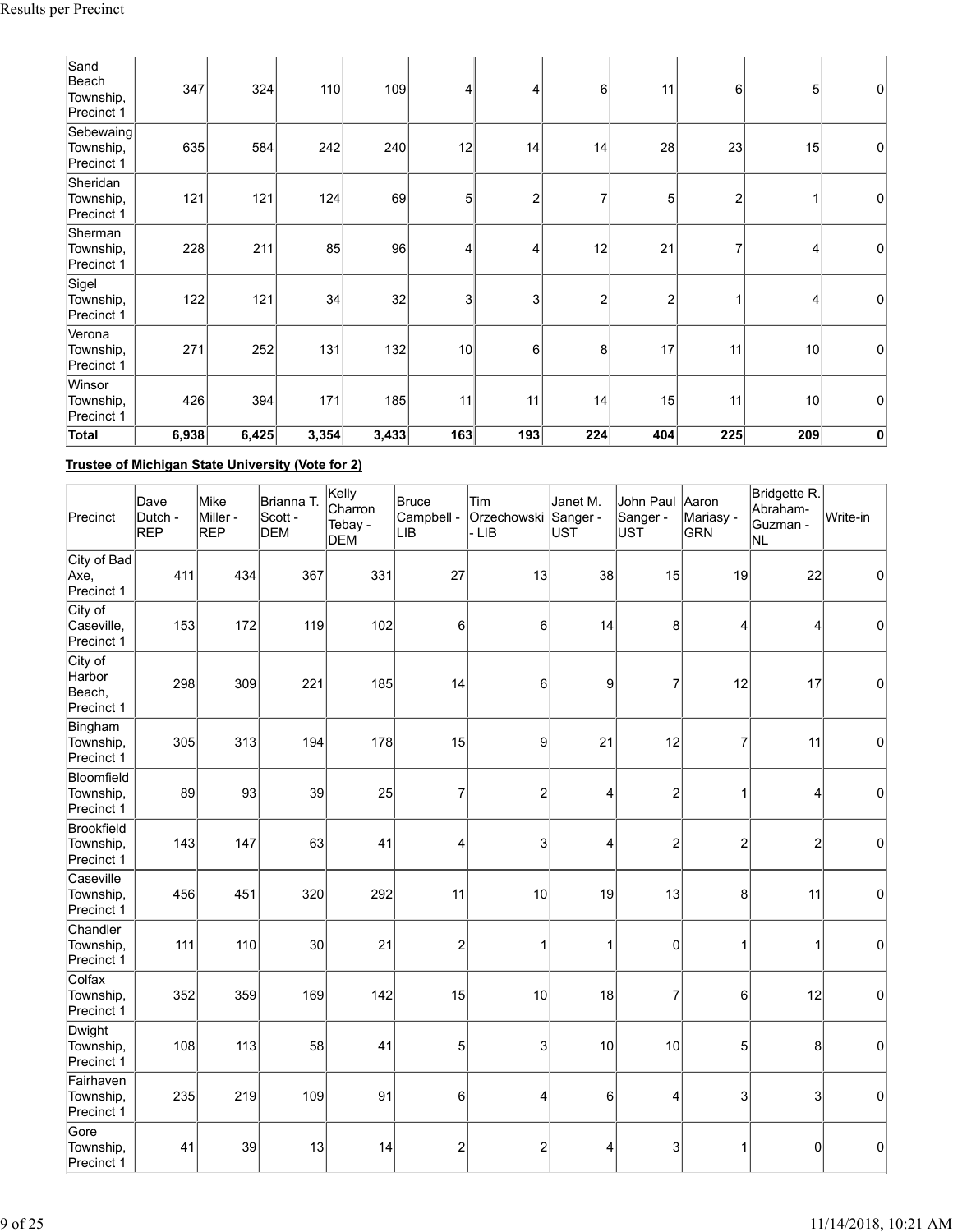| Grant<br>Township,<br>Precinct 1                 | 148                | 146   | 77    | 57    | 3                       | $\overline{\mathbf{c}}$ | $\overline{2}$ | 5                       | 3                | 5              | $\pmb{0}$   |
|--------------------------------------------------|--------------------|-------|-------|-------|-------------------------|-------------------------|----------------|-------------------------|------------------|----------------|-------------|
| Hume<br>Township,<br>Precinct 1                  | 182                | 177   | 101   | 95    | 4                       | $\overline{\mathbf{c}}$ | 11             | 8                       | 3                | 5              | 0           |
| Huron<br>Township,<br>Precinct 1                 | 91                 | 95    | 34    | 28    | 0                       | 1                       | 4              | $\overline{\mathbf{c}}$ | 1                | 5              | 0           |
| Lake<br>Township,<br>Precinct 1                  | 205                | 195   | 149   | 134   | 6                       | 6                       | 5              | 3                       | $\overline{2}$   | 6              | $\mathbf 0$ |
| Lincoln<br>Township,<br>Precinct 1               | 125                | 140   | 71    | 60    | 6                       | 5                       | 4              | 5                       | 8                | 6              | $\mathbf 0$ |
| McKinley<br>Township,<br>Precinct 1              | 112                | 107   | 47    | 44    | $\overline{\mathbf{c}}$ | 0                       | 0              | $\pmb{0}$               | 1                | $\pmb{0}$      | $\pmb{0}$   |
| Meade<br>Township,<br>Precinct 1                 | 136                | 148   | 86    | 66    | 8                       | 3                       | 10             | $\overline{7}$          | $\overline{c}$   | $\overline{7}$ | $\mathbf 0$ |
| Oliver<br>Township,<br>Precinct 1                | 245                | 251   | 139   | 130   | 10                      | 9                       | 19             | 11                      | 9                | 12             | $\mathbf 0$ |
| Paris<br>Township,<br>Precinct 1                 | 105                | 112   | 40    | 33    | 2                       | $\boldsymbol{2}$        | 5              | 1                       | 1                | $\overline{c}$ | $\mathbf 0$ |
| Pointe Aux<br>Barques<br>Township,<br>Precinct 1 | 10                 | 12    | 6     | 6     | $\mathbf 0$             | 0                       | 0              | 0                       | $\mathbf 0$      | $\pmb{0}$      | $\pmb{0}$   |
| Port Austin<br>Township,<br>Precinct 1           | 335                | 327   | 257   | 218   | 9                       | 8                       | 17             | 11                      | $\mathbf 0$      | 9              | $\mathbf 0$ |
| Rubicon<br>Township,<br>Precinct 1               | 182                | 178   | 75    | 54    | 5                       | 3                       | 9              | $\overline{7}$          | 3                | 3              | $\mathbf 0$ |
| Sand<br>Beach<br>Township,<br>Precinct 1         | 327                | 321   | 118   | 108   | 6                       | 5                       | 8              | 6                       | 3                | 5              | $\mathbf 0$ |
| Sebewaing<br>Township,<br>Precinct 1             | 600                | 617   | 261   | 223   | 24                      | 12                      | 32             | 22                      | 13               | 11             | $\pmb{0}$   |
| Sheridan<br>Township,<br>Precinct 1              | 123                | 130   | 67    | 53    | 4                       | 1                       | 6              | 4                       | 3                | 4              | $\mathbf 0$ |
| Sherman<br>Township,<br>Precinct 1               | 223                | 234   | 104   | 81    | 6                       | 4                       | 15             | 15                      | 1                | 4              | $\pmb{0}$   |
| Sigel<br>Township,<br>Precinct 1                 | 126                | 131   | 31    | 29    | 5                       | 6                       | $\overline{7}$ | $\overline{\mathbf{c}}$ | $\boldsymbol{2}$ | 4              | $\pmb{0}$   |
| Verona<br>Township,<br>Precinct 1                | 256                | 262   | 143   | 128   | 13                      | 9                       | 12             | 8                       | 12               | 5              | 0           |
| Winsor<br>Township,<br>Precinct 1                | 400                | 414   | 202   | 172   | 19                      | 11                      | 19             | 9                       | 7                | 9              | $\pmb{0}$   |
| Total                                            | $\overline{6,}633$ | 6,756 | 3,710 | 3,182 | 246                     | 158                     | 333            | 209                     | 143              | 197            | $\pmb{0}$   |

# **Governor of Wayne State University (Vote for 2)**

| Christine u<br>David<br>Diane<br>Bryan C.<br>IJohn T.<br>IMarc Joseph<br><sub>I</sub> Jon Elgas -<br><b>Anil Kumar</b><br>Barnhill -<br>Nicholson -<br>Write-in<br>. <i>J</i> unaskiss -<br>Precinct<br>'Schwartz<br>Sosnowski<br>Hardenrader<br><b>IDEM</b><br> LIB<br>l- LIB<br>IREP<br>lust<br><b>IREP</b><br><b>IDEM</b><br><b>IUST</b> |
|---------------------------------------------------------------------------------------------------------------------------------------------------------------------------------------------------------------------------------------------------------------------------------------------------------------------------------------------|
|---------------------------------------------------------------------------------------------------------------------------------------------------------------------------------------------------------------------------------------------------------------------------------------------------------------------------------------------|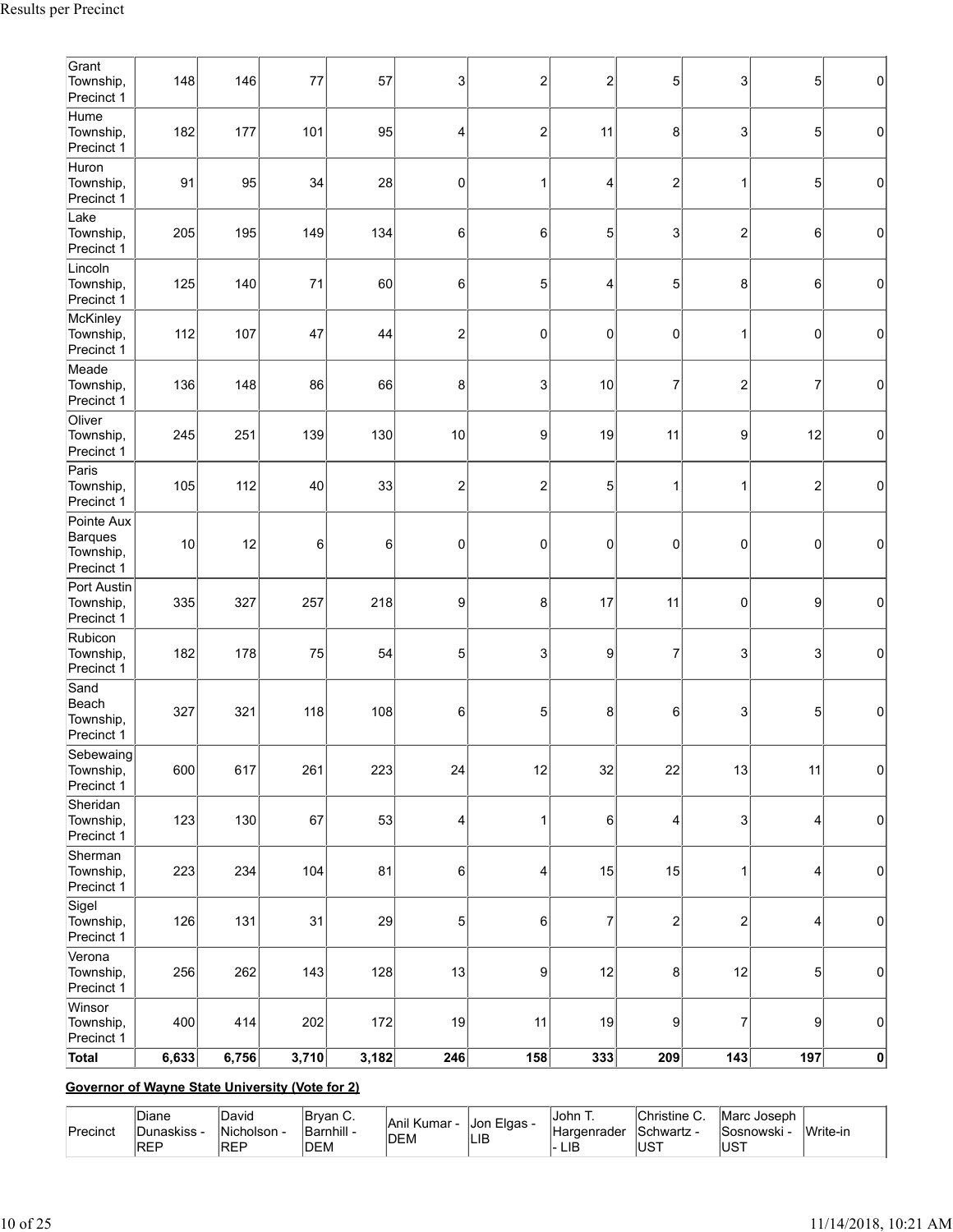| City of Bad<br>Axe,<br>Precinct 1         | 445 | 402 | 345 | 315 | 21             | 19                      | 54 | 30             | 0 |
|-------------------------------------------|-----|-----|-----|-----|----------------|-------------------------|----|----------------|---|
| City of<br>Caseville,<br>Precinct 1       | 161 | 157 | 117 | 95  | 7              | 1                       | 15 | 11             | 0 |
| City of<br>Harbor<br>Beach,<br>Precinct 1 | 304 | 288 | 211 | 185 | 13             | 10                      | 30 | 13             | 0 |
| Bingham<br>Township,<br>Precinct 1        | 317 | 281 | 196 | 167 | 11             | 10                      | 37 | 16             | 0 |
| Bloomfield<br>Township,<br>Precinct 1     | 98  | 89  | 28  | 26  | 2              | $\overline{\mathbf{c}}$ | 8  | 6              | 0 |
| Brookfield<br>Township,<br>Precinct 1     | 140 | 133 | 57  | 39  | 3              | 5                       | 11 | 4              | 0 |
| Caseville<br>Township,<br>Precinct 1      | 466 | 431 | 305 | 267 | 16             | 13                      | 38 | 13             | 0 |
| Chandler<br>Township,<br>Precinct 1       | 113 | 104 | 20  | 18  | 3              | 1                       | 6  | 3              | 0 |
| Colfax<br>Township,<br>Precinct 1         | 370 | 338 | 151 | 134 | 10             | 8                       | 32 | 16             | 0 |
| Dwight<br>Township,<br>Precinct 1         | 108 | 107 | 57  | 38  |                | 5                       | 14 | 23             | 0 |
| Fairhaven<br>Township,<br>Precinct 1      | 232 | 219 | 95  | 81  | 5              | 4                       | 16 | 5              | 0 |
| Gore<br>Township,<br>Precinct 1           | 39  | 37  | 13  | 13  | 2              | 1                       | 6  | 4              | 0 |
| Grant<br>Township,<br>Precinct 1          | 151 | 142 | 67  | 55  | 4              | 3                       | 12 | $\overline{7}$ | 0 |
| Hume<br>Township,<br>Precinct 1           | 174 | 180 | 98  | 85  | 8 <sup>2</sup> | 6                       | 16 | $10$           | 0 |
| Huron<br>Township,<br>Precinct 1          | 96  | 92  | 33  | 27  | 0              | 1                       | 13 | 4              | 0 |
| Lake<br>Township,<br>Precinct 1           | 208 | 192 | 141 | 115 | 6              | $\boldsymbol{9}$        | 18 | 8              | 0 |
| Lincoln<br>Township,<br>Precinct 1        | 128 | 124 | 72  | 48  | 8 <sup>2</sup> | 6                       | 14 | 13             | 0 |
| McKinley<br>Township,<br>Precinct 1       | 108 | 96  | 41  | 36  | $\sqrt{5}$     | 3                       | 7  | 1              | 0 |
| Meade<br>Township,<br>Precinct 1          | 130 | 143 | 81  | 66  | 3              | 6                       | 13 | 13             | 0 |
| Oliver<br>Township,<br>Precinct 1         | 252 | 243 | 135 | 122 | 11             | 7                       | 30 | 16             | 0 |
| Paris<br>Township,<br>Precinct 1          | 110 | 97  | 37  | 26  | 4              | 3                       | 4  | 3              | 0 |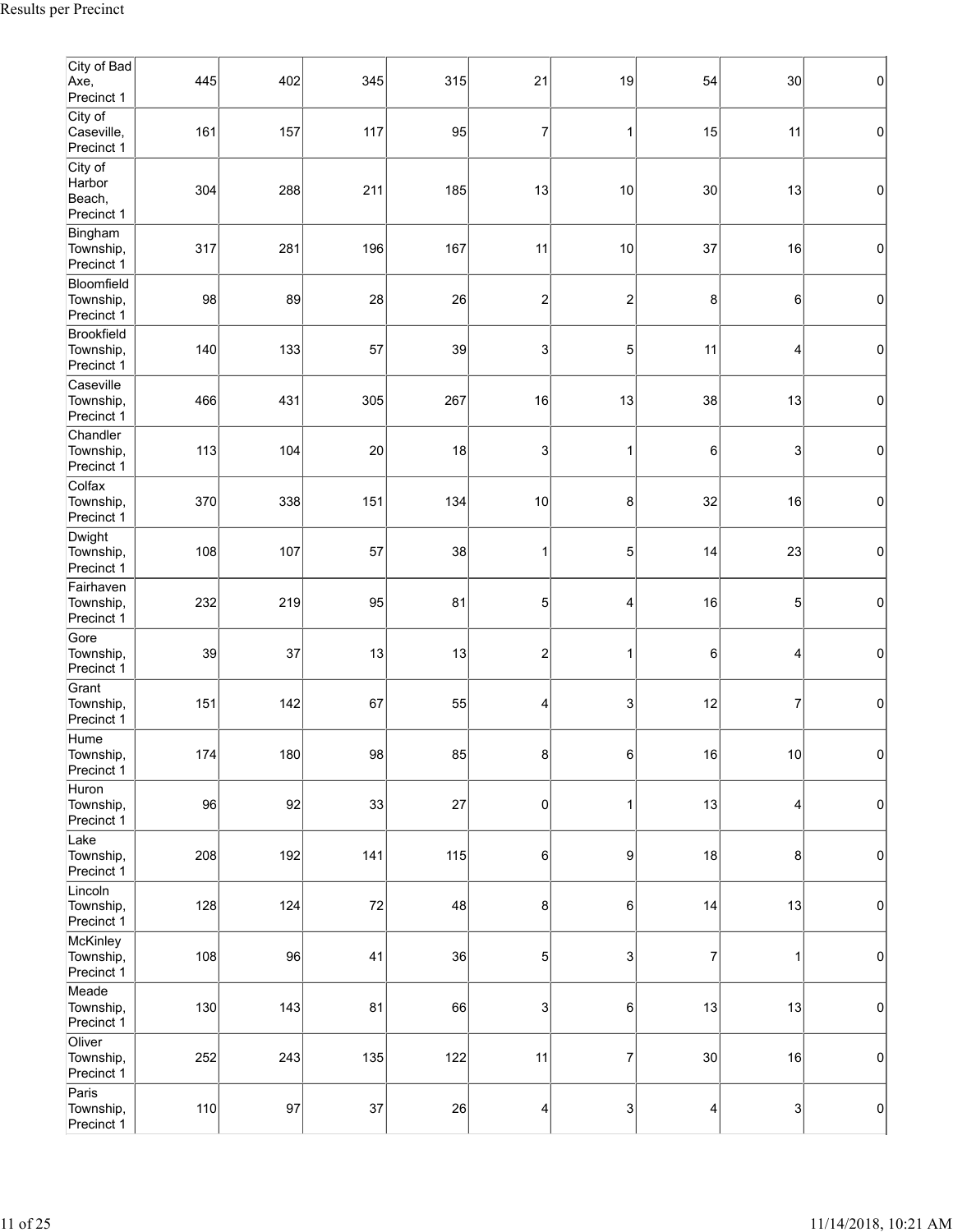| Pointe Aux<br>Barques<br>Township,<br>Precinct 1 | 11    | 11    | 6     | 6     | 0          | 0   | 0              | $\boldsymbol{0}$ | $\pmb{0}$   |
|--------------------------------------------------|-------|-------|-------|-------|------------|-----|----------------|------------------|-------------|
| Port Austin<br>Township,<br>Precinct 1           | 335   | 315   | 237   | 201   | 13         | 10  | 27             | 25               | $\mathbf 0$ |
| Rubicon<br>Township,<br>Precinct 1               | 195   | 170   | 70    | 56    | $\sqrt{5}$ | 3   | 12             | 6                | 0           |
| Sand<br>Beach<br>Township,<br>Precinct 1         | 346   | 319   | 108   | 100   | $\sqrt{5}$ | 4   | 14             | 14               | $\mathbf 0$ |
| Sebewaing<br>Township,<br>Precinct 1             | 614   | 586   | 247   | 212   | 19         | 19  | 40             | 17               | 0           |
| Sheridan<br>Township,<br>Precinct 1              | 131   | 118   | 60    | 48    | 3          | 6   | $\overline{7}$ | 6                | 0           |
| Sherman<br>Township,<br>Precinct 1               | 238   | 206   | 91    | 72    | $\,6$      | 3   | 31             | 12               | $\mathbf 0$ |
| Sigel<br>Township,<br>Precinct 1                 | 127   | 109   | 35    | 25    | 6          | 3   | 10             | 6                | $\mathbf 0$ |
| Verona<br>Township,<br>Precinct 1                | 268   | 246   | 134   | 115   | 17         | 12  | 25             | 15               | 0           |
| Winsor<br>Township,<br>Precinct 1                | 412   | 390   | 174   | 165   | 13         | 7   | 28             | 15               | $\mathbf 0$ |
| Total                                            | 6,827 | 6,365 | 3,462 | 2,958 | 230        | 190 | 588            | 335              | 0           |

## **County Register of Deeds (Vote for 1)**

| Precinct                                | Sarah Holz<br>Durr - REP | Write-in       |
|-----------------------------------------|--------------------------|----------------|
| City of Bad Axe, Precinct 1             | 874                      | 0              |
| City of Caseville, Precinct 1           | 275                      | 0              |
| City of Harbor Beach, Precinct 1        | 542                      | 0              |
| Bingham Township, Precinct 1            | 575                      | 0              |
| Bloomfield Township, Precinct 1         | 153                      | $\overline{0}$ |
| Brookfield Township, Precinct 1         | 226                      | $\mathbf 0$    |
| Caseville Township, Precinct 1          | 768                      | 0              |
| Chandler Township, Precinct 1           | 157                      | 0              |
| Colfax Township, Precinct 1             | 605                      | $\overline{0}$ |
| Dwight Township, Precinct 1             | 217                      | $\overline{0}$ |
| Fairhaven Township, Precinct 1          | 359                      | 0              |
| Gore Township, Precinct 1               | 62                       | 0              |
| Grant Township, Precinct 1              | 264                      | 0              |
| Hume Township, Precinct 1               | 288                      | $\overline{0}$ |
| Huron Township, Precinct 1              | 140                      | $\overline{0}$ |
| Lake Township, Precinct 1               | 325                      | 0              |
| Lincoln Township, Precinct 1            | 243                      | 0              |
| McKinley Township, Precinct 1           | 175                      | 0              |
| Meade Township, Precinct 1              | 269                      | 0              |
| Oliver Township, Precinct 1             | 440                      | 0              |
| Paris Township, Precinct 1              | 146                      | 0              |
| Pointe Aux Barques Township, Precinct 1 | 16                       | 0              |
| Port Austin Township, Precinct 1        | 584                      | 0              |
| Rubicon Township, Precinct 1            | 284                      | 0              |
| Sand Beach Township, Precinct 1         | 490                      | 0              |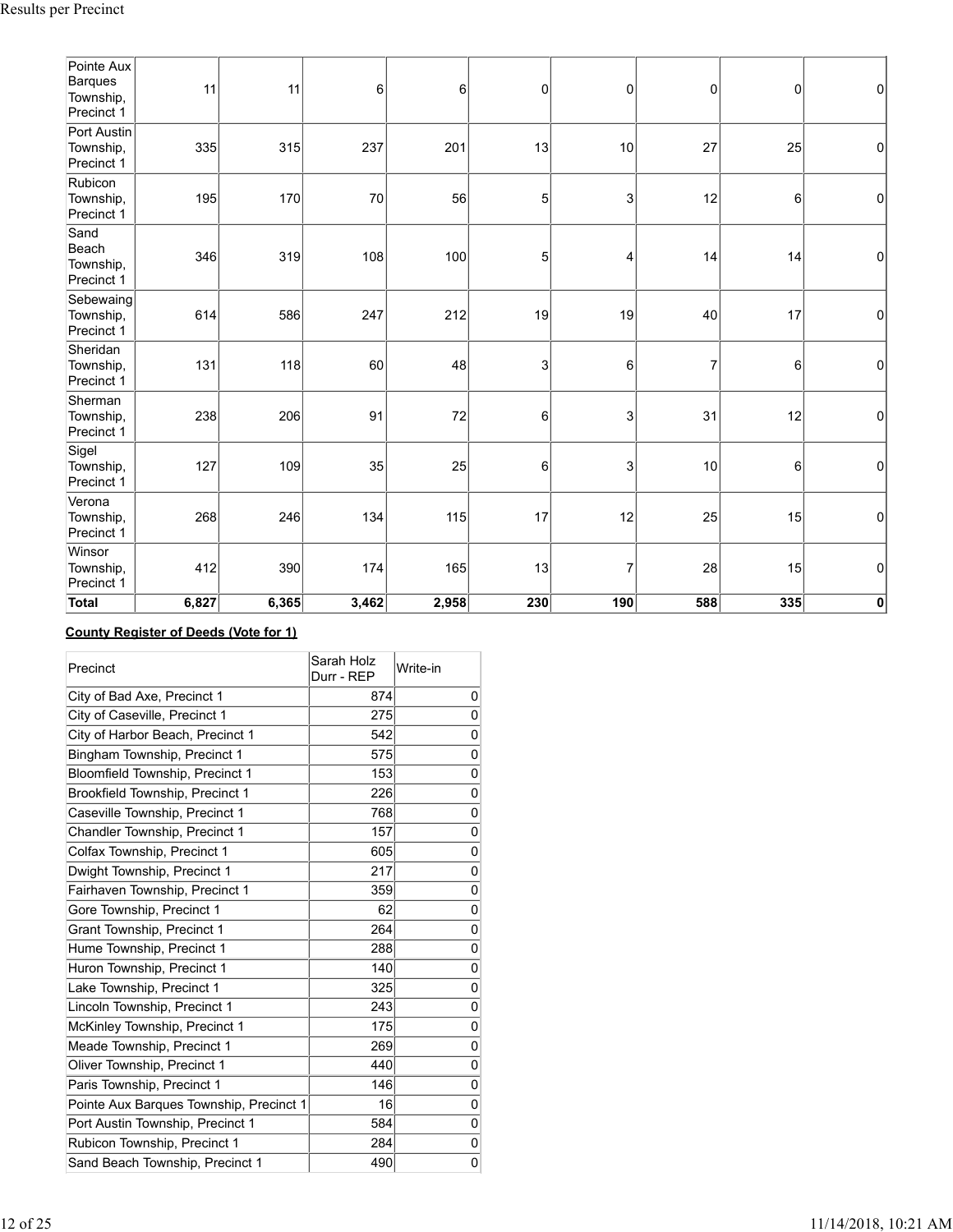| Sebewaing Township, Precinct 1 | 978    |  |
|--------------------------------|--------|--|
| Sheridan Township, Precinct 1  | 218    |  |
| Sherman Township, Precinct 1   | 389    |  |
| Sigel Township, Precinct 1     | 196    |  |
| Verona Township, Precinct 1    | 439    |  |
| Winsor Township, Precinct 1    | 672    |  |
| <b>Total</b>                   | 11,369 |  |

#### **County Commissioner 1st District (Vote for 1)**

| Precinct                        | Sami Khoury<br>I-REP | Write-in |
|---------------------------------|----------------------|----------|
| Brookfield Township, Precinct 1 | 218                  |          |
| Fairhaven Township, Precinct 1  | 354                  |          |
| Sebewaing Township, Precinct 1  | 952                  |          |
| <b>Total</b>                    | 1,524                |          |

## **County Commissioner 2nd District (Vote for 1)**

| Precinct                      | Michael<br>Meissner -<br><b>REP</b> | Write-in |
|-------------------------------|-------------------------------------|----------|
| Bingham Township, Precinct 1  | 572                                 |          |
| Grant Township, Precinct 1    | 256                                 |          |
| Paris Township, Precinct 1    | 156                                 |          |
| Sheridan Township, Precinct 1 | 210                                 |          |
| Sherman Township, Precinct 1  | 387                                 |          |
| Total                         | 1.581                               |          |

## **County Commissioner 3rd District (Vote for 1)**

| Precinct                       | Todd Talaski - Write-in<br><b>REP</b> |  |
|--------------------------------|---------------------------------------|--|
| City of Caseville, Precinct 1  | 273                                   |  |
| Caseville Township, Precinct 1 | 7661                                  |  |
| McKinley Township, Precinct 1  | 167                                   |  |
| Winsor Township, Precinct 1    | 648                                   |  |
| Total                          | 1.854                                 |  |

## **County Commissioner 4th District (Vote for 1)**

| Precinct                      | Steve<br>Vaughan -<br><b>REP</b> | Rich<br>SwartzendruberlWrite-in<br>- DEM |    |
|-------------------------------|----------------------------------|------------------------------------------|----|
| Chandler Township, Precinct 1 | 117                              | 54                                       | O. |
| Colfax Township, Precinct 1   | 391                              | 269                                      | 0  |
| Meade Township, Precinct 1    | 164                              | 142                                      | 0  |
| Oliver Township, Precinct 1   | 284                              | 210                                      | 0  |
| Total                         | 956                              | 675                                      |    |

#### **County Commissioner 5th District (Vote for 1)**

| Precinct                    | John L. Bodis Write-in<br>l- REP |  |
|-----------------------------|----------------------------------|--|
| City of Bad Axe, Precinct 1 | 829                              |  |
| Sigel Township, Precinct 1  | 186                              |  |
| Verona Township, Precinct 1 | 440                              |  |
| ∣Total                      | 1,455                            |  |

# **County Commissioner 6th District (Vote for 1)**

| Precinct                         | $\widehat{\text{Ron W}}$ ruble - $\big _{\text{Write-in}}$<br><b>RFP</b> |  |
|----------------------------------|--------------------------------------------------------------------------|--|
| City of Harbor Beach, Precinct 1 | 544                                                                      |  |
| Bloomfield Township, Precinct 1  | 132                                                                      |  |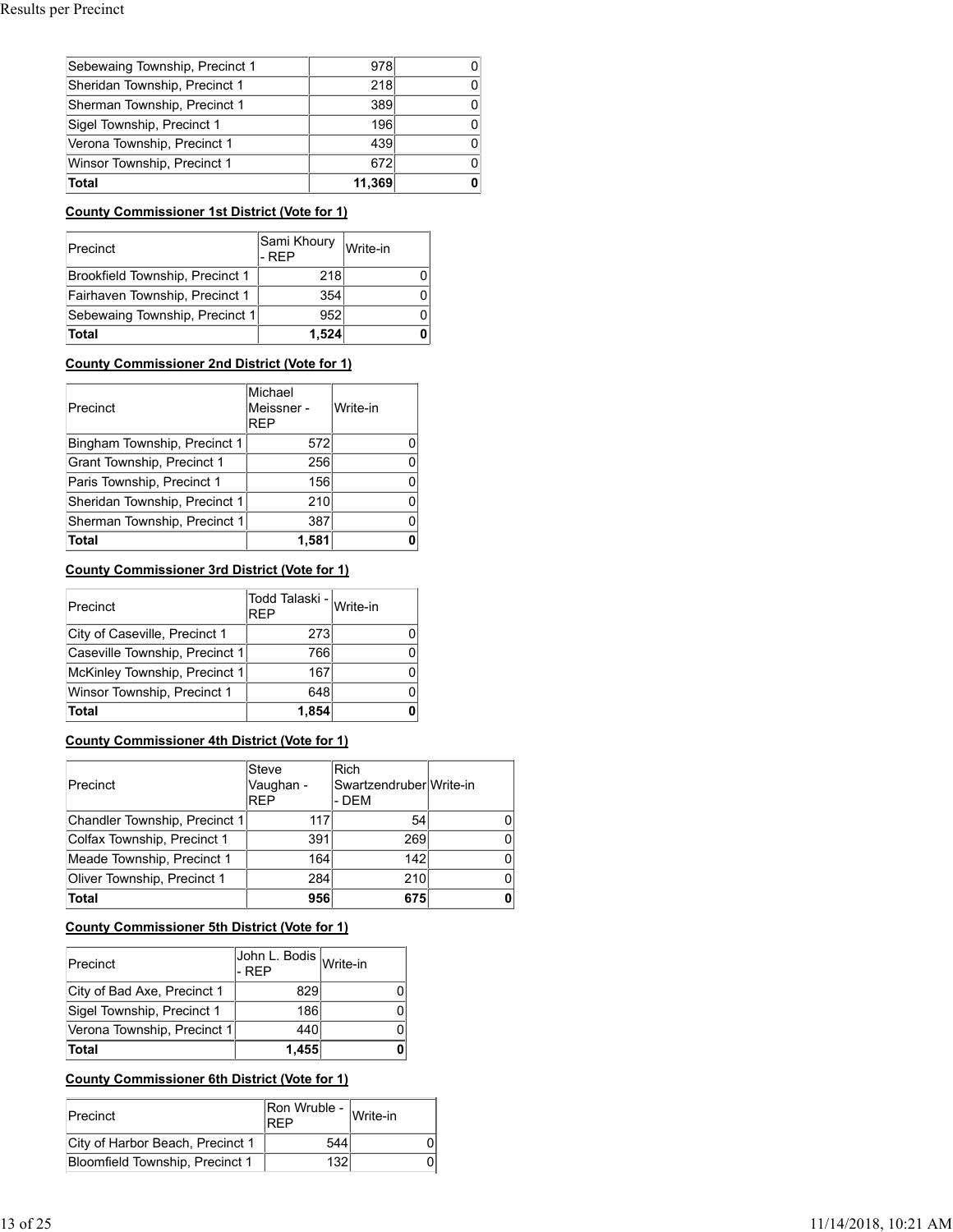| Gore Township, Precinct 1       | 55    |  |
|---------------------------------|-------|--|
| Huron Township, Precinct 1      | 128   |  |
| Rubicon Township, Precinct 1    | 270   |  |
| Sand Beach Township, Precinct 1 | 483   |  |
| Total                           | 1,612 |  |

#### **County Commissioner 7th District (Vote for 1)**

| Precinct                                                      |                                          | REP | Mary Ellen<br>Babcock - | Write-in |   |
|---------------------------------------------------------------|------------------------------------------|-----|-------------------------|----------|---|
| Dwight Township, Precinct 1                                   |                                          |     | 217                     |          | 0 |
| Hume Township, Precinct 1                                     |                                          |     | 277                     |          | 0 |
| Lake Township, Precinct 1                                     |                                          |     | 302                     |          | 0 |
| Lincoln Township, Precinct 1                                  |                                          |     | 227                     |          | 0 |
| Pointe Aux Barques Township, Precinct 1                       |                                          |     | 15                      |          | 0 |
| Port Austin Township, Precinct 1                              |                                          |     | 592                     |          | 0 |
| Total                                                         |                                          |     | 1,630                   |          | 0 |
|                                                               |                                          |     |                         |          |   |
| <b>Caseville Township Supervisor (Vote for 1)</b><br>Precinct | <b>Ben</b><br>Willenburg -<br><b>RFP</b> |     | Write-in                |          |   |
| Caseville Township, Precinct 1                                |                                          | 792 |                         | 0        |   |
| Total                                                         |                                          | 792 |                         | 0        |   |
| <b>Colfax Township Supervisor (Vote for 1)</b>                |                                          |     |                         |          |   |
| Precinct                                                      | Douglas M.<br>Gentner -<br><b>REP</b>    |     | Write-in                |          |   |

#### **Caseville Township Supervisor (Vote for 1)**

| Precinct                       | lBen<br>Willenburg - | Write-in |
|--------------------------------|----------------------|----------|
| Caseville Township, Precinct 1 | 792                  |          |
| <b>Total</b>                   | 792                  |          |

#### **Colfax Township Supervisor (Vote for 1)**

| Caseville Township Supervisor (Vote for 1) |                                |     |          |   |
|--------------------------------------------|--------------------------------|-----|----------|---|
| Precinct                                   | Ben<br>Willenburg -<br>REP     |     | Write-in |   |
| Caseville Township, Precinct 1             |                                | 792 |          |   |
| Total                                      |                                | 792 |          |   |
| Colfax Township Supervisor (Vote for 1)    |                                |     |          |   |
| Precinct                                   | Douglas M.<br>Gentner -<br>REP |     | Write-in |   |
| Colfax Township, Precinct 1                | 569                            |     |          |   |
| Total                                      | 569                            |     |          |   |
| Grant Township Supervisor (Vote for 1)     |                                |     |          |   |
| Precinct                                   | Stephanie<br>Krohn - REP       |     | Write-in |   |
| Grant Township, Precinct 1                 | 265                            |     |          | 0 |
| Total                                      | 265                            |     |          | 0 |

#### **Grant Township Supervisor (Vote for 1)**

| Precinct                          | Stephanie<br>Krohn - REP | Write-in |  |
|-----------------------------------|--------------------------|----------|--|
| <b>Grant Township, Precinct 1</b> | 265                      |          |  |
| <b>Total</b>                      | 265                      |          |  |

## **Rubicon Township Supervisor (Vote for 1)**

| πυιαι                                           | ∠ບວ                           |     |          | v |   |
|-------------------------------------------------|-------------------------------|-----|----------|---|---|
| <b>Rubicon Township Supervisor (Vote for 1)</b> |                               |     |          |   |   |
| Precinct                                        | Marvin M.<br>Koglin - REP     |     | Write-in |   |   |
| Rubicon Township, Precinct 1                    |                               | 274 |          |   | 0 |
| Total                                           |                               | 274 |          |   | 0 |
| Grant Township Clerk (Vote for 1)<br>Precinct   | Rene Kluger - Write-in<br>REP |     |          |   |   |
| Grant Township, Precinct 1                      | 265                           |     |          | 0 |   |
| Total                                           | 265                           |     |          | 0 |   |
| Huron Township Treasurer (Vote for 1)           |                               |     |          |   |   |
| Precinct                                        | Janice<br>Bender - REP        |     | Write-in |   |   |
| Huron Township, Precinct 1                      | 145                           |     |          | 0 |   |
| Total                                           | 145                           |     |          | 0 |   |

# **Grant Township Clerk (Vote for 1)** -

| <b>Precinct</b>            | Rene Kluger - Write-in<br>RFP |  |
|----------------------------|-------------------------------|--|
| Grant Township, Precinct 1 | 265                           |  |
| <b>Total</b>               | 265                           |  |

## **Huron Township Treasurer (Vote for 1)**

| Precinct                   | <b>Janice</b><br>Bender - REP | Write-in |  |
|----------------------------|-------------------------------|----------|--|
| Huron Township, Precinct 1 | 145                           |          |  |
| <b>Total</b>               | 145                           |          |  |

#### **Grant Township Trustee (Vote for 1)**

| ⊧horah :<br><b>L</b> ru<br>e-in |
|---------------------------------|
|---------------------------------|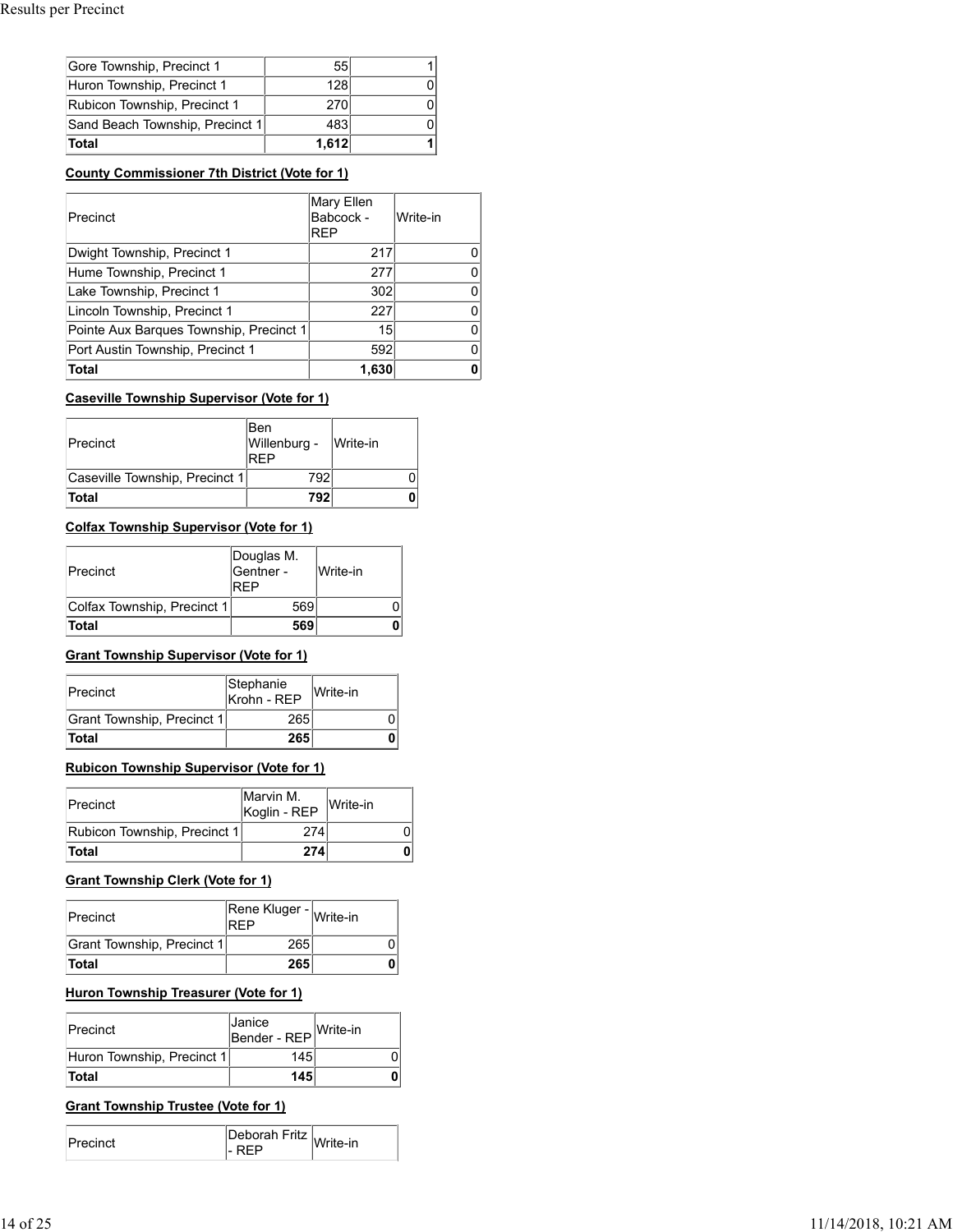| Grant Township, Precinct 1 |  |
|----------------------------|--|
| otal                       |  |

**Rubicon Township Trustee (Vote for 1)**

| <b>Total</b>                 | 273                                  |            |  |
|------------------------------|--------------------------------------|------------|--|
| Rubicon Township, Precinct 1 | 273                                  |            |  |
| Precinct                     | Daniel S.<br>Bischer -<br><b>REP</b> | iWrite-in∶ |  |

# **Justice of Supreme Court (Vote for 2)**

| Precinct                                   | Samuel<br>Bagenstos | Megan<br>Kathleen<br>Cavanagh | Elizabeth T.<br>Clement | Doug Dern      | Kerry Lee<br>Morgan | Kurtis T.<br>Wilder | Write-in |
|--------------------------------------------|---------------------|-------------------------------|-------------------------|----------------|---------------------|---------------------|----------|
| City of Bad Axe, Precinct 1                | 179                 | 429                           | 509                     | 47             | 76                  | 353                 | 0        |
| City of Caseville, Precinct 1              | 36                  | 178                           | 166                     | 15             | 28                  | 113                 | 0        |
| City of Harbor Beach, Precinct 1           | 57                  | 199                           | 377                     | 58             | 54                  | 261                 | 0        |
| Bingham Township, Precinct 1               | 42                  | 219                           | 294                     | 78             | 71                  | 300                 | C        |
| Bloomfield Township, Precinct 1            | 8                   | 57                            | 70                      | $\overline{7}$ | 28                  | 90                  | 0        |
| Brookfield Township, Precinct 1            | 17                  | 72                            | 133                     | 10             | 10                  | 158                 | 0        |
| Caseville Township, Precinct 1             | 178                 | 391                           | 505                     | 44             | 75                  | 348                 | 0        |
| Chandler Township, Precinct 1              | 8                   | 75                            | 90                      | 11             | 12                  | 59                  | $\Omega$ |
| Colfax Township, Precinct 1                | 47                  | 212                           | 386                     | 43             | 57                  | 272                 | 0        |
| Dwight Township, Precinct 1                | 13                  | 81                            | 89                      | 41             | 31                  | 99                  | 0        |
| Fairhaven Township, Precinct 1             | 26                  | 152                           | 182                     | $\overline{7}$ | 62                  | 194                 | $\Omega$ |
| Gore Township, Precinct 1                  | 11                  | 24                            | 32                      | 3              | 5                   | 37                  | $\Omega$ |
| <b>Grant Township, Precinct 1</b>          | 45                  | 118                           | 135                     | 15             | 13                  | 103                 | C        |
| Hume Township, Precinct 1                  | 44                  | 175                           | 175                     | 15             | 21                  | 132                 | 0        |
| Huron Township, Precinct 1                 | 6                   | 38                            | 96                      | 9              | 16                  | 68                  | C        |
| Lake Township, Precinct 1                  | 61                  | 152                           | 184                     | 46             | 40                  | 171                 | 0        |
| Lincoln Township, Precinct 1               | 12                  | 104                           | 113                     | 20             | 42                  | 119                 | $\Omega$ |
| McKinley Township, Precinct 1              | 15                  | 70                            | 92                      | 5              | 9                   | 113                 | 0        |
| Meade Township, Precinct 1                 | 52                  | 126                           | 128                     | 14             | 32                  | 109                 | 0        |
| Oliver Township, Precinct 1                | 31                  | 252                           | 249                     | 26             | 27                  | 173                 | 0        |
| Paris Township, Precinct 1                 | 6                   | 51                            | 110                     | 17             | $\overline{7}$      | 74                  | $\Omega$ |
| Pointe Aux Barques Township,<br>Precinct 1 | 3                   | 3                             | 14                      | 0              | 0                   | 13                  | 0        |
| Port Austin Township, Precinct 1           | 92                  | 286                           | 344                     | 20             | 69                  | 322                 | $\Omega$ |
| Rubicon Township, Precinct 1               | 31                  | 100                           | 154                     | 14             | 14                  | 181                 | 0        |
| Sand Beach Township, Precinct 1            | 81                  | 233                           | 272                     | 22             | 27                  | 204                 | 0        |
| Sebewaing Township, Precinct 1             | 76                  | 524                           | 549                     | 82             | 69                  | 424                 | $\Omega$ |
| Sheridan Township, Precinct 1              | 17                  | 68                            | 137                     | 18             | 23                  | 106                 | $\Omega$ |
| Sherman Township, Precinct 1               | 36                  | 133                           | 189                     | 40             | 52                  | 204                 | $\Omega$ |
| Sigel Township, Precinct 1                 | 11                  | 56                            | 112                     | $\Omega$       | 20                  | 124                 | 0        |
| Verona Township, Precinct 1                | 43                  | 186                           | 246                     | 15             | 33                  | 260                 | 0        |
| Winsor Township, Precinct 1                | 103                 | 293                           | 402                     | 27             | 37                  | 295                 | 0        |
| Total                                      | 1,387               | 5,057                         | 6,534                   | 769            | 1,060               | 5,479               | 0        |

#### **Judge of Court of Appeals 4th District (Vote for 1)**

| Precinct                         | Stephen L.<br><b>Borrello</b> | Write-in |
|----------------------------------|-------------------------------|----------|
| City of Bad Axe, Precinct 1      | 734                           |          |
| City of Caseville, Precinct 1    | 244                           | 0        |
| City of Harbor Beach, Precinct 1 | 488                           |          |
| Bingham Township, Precinct 1     | 498                           | U.       |
| Bloomfield Township, Precinct 1  | 128                           | U        |
| Brookfield Township, Precinct 1  | 199                           | 0        |
| Caseville Township, Precinct 1   | 674                           | 0        |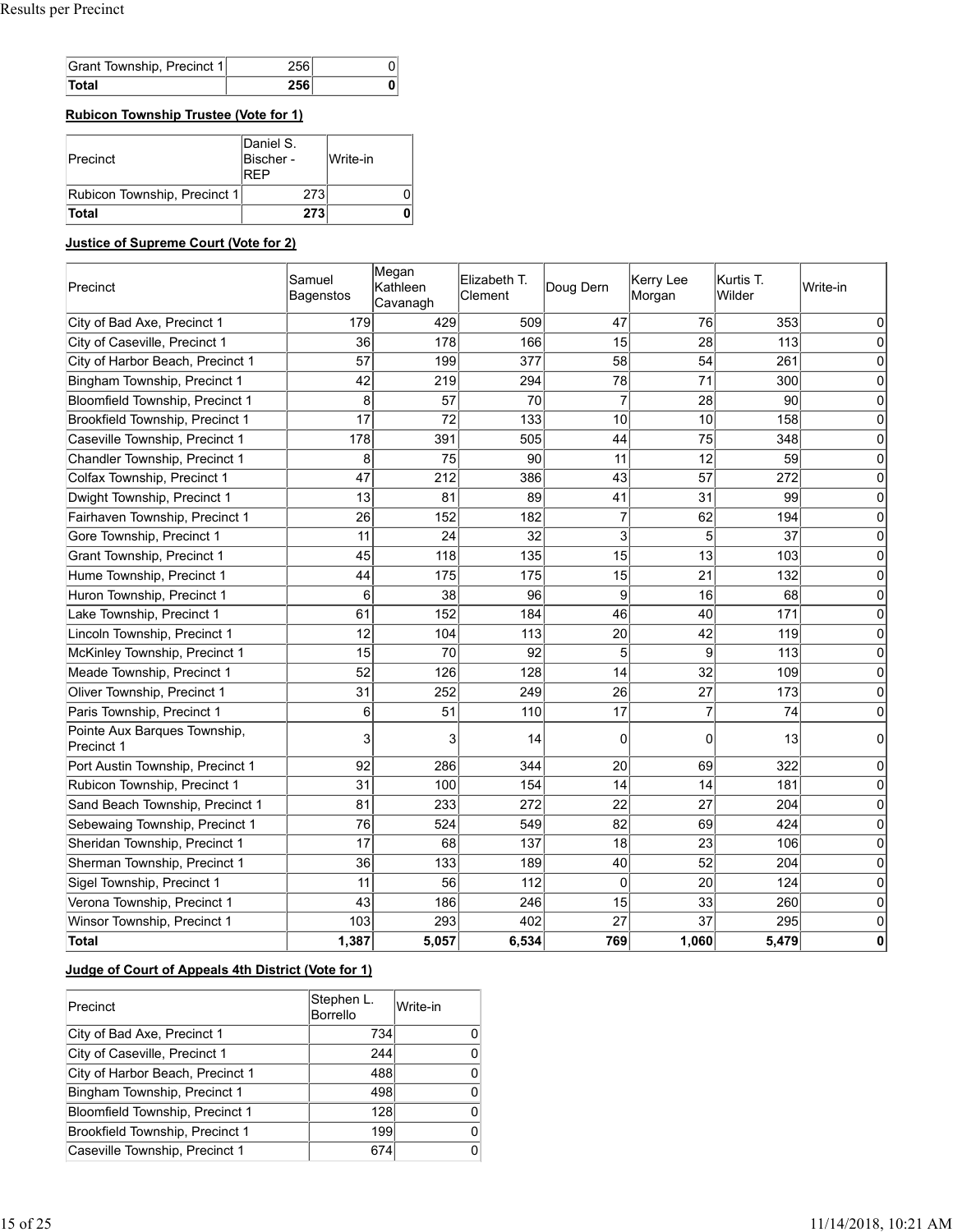| Chandler Township, Precinct 1           | 140   | 0 |
|-----------------------------------------|-------|---|
| Colfax Township, Precinct 1             | 501   | 0 |
| Dwight Township, Precinct 1             | 179   | 0 |
| Fairhaven Township, Precinct 1          | 317   | 0 |
| Gore Township, Precinct 1               | 53    | 0 |
| Grant Township, Precinct 1              | 219   | 0 |
| Hume Township, Precinct 1               | 253   | 0 |
| Huron Township, Precinct 1              | 107   | 0 |
| Lake Township, Precinct 1               | 286   | 0 |
| Lincoln Township, Precinct 1            | 208   | 0 |
| McKinley Township, Precinct 1           | 146   | 0 |
| Meade Township, Precinct 1              | 219   | 0 |
| Oliver Township, Precinct 1             | 394   | 0 |
| Paris Township, Precinct 1              | 122   | 0 |
| Pointe Aux Barques Township, Precinct 1 | 16    | 0 |
| Port Austin Township, Precinct 1        | 492   | 0 |
| Rubicon Township, Precinct 1            | 249   | 0 |
| Sand Beach Township, Precinct 1         | 402   | 0 |
| Sebewaing Township, Precinct 1          | 842   | 0 |
| Sheridan Township, Precinct 1           | 182   | 0 |
| Sherman Township, Precinct 1            | 287   | 0 |
| Sigel Township, Precinct 1              | 162   | 0 |
| Verona Township, Precinct 1             | 378   | 0 |
| Winsor Township, Precinct 1             | 590   | 0 |
| Total                                   | 9,709 | 0 |

# **Judge of Court of Appeals 4th District Partial (Vote for 1)**

| Precinct                                | Brock A.<br>Swartzle | Write-in       |
|-----------------------------------------|----------------------|----------------|
| City of Bad Axe, Precinct 1             | 725                  | 0              |
| City of Caseville, Precinct 1           | 237                  | $\Omega$       |
| City of Harbor Beach, Precinct 1        | 490                  | $\overline{0}$ |
| Bingham Township, Precinct 1            | 495                  | 0              |
| Bloomfield Township, Precinct 1         | 126                  | 0              |
| Brookfield Township, Precinct 1         | 198                  | $\overline{0}$ |
| Caseville Township, Precinct 1          | 724                  | 0              |
| Chandler Township, Precinct 1           | 139                  | 0              |
| Colfax Township, Precinct 1             | 500                  | 0              |
| Dwight Township, Precinct 1             | 180                  | 0              |
| Fairhaven Township, Precinct 1          | 309                  | 0              |
| Gore Township, Precinct 1               | 48                   | $\Omega$       |
| Grant Township, Precinct 1              | 218                  | 0              |
| Hume Township, Precinct 1               | 245                  | 0              |
| Huron Township, Precinct 1              | 106                  | 0              |
| Lake Township, Precinct 1               | 284                  | 0              |
| Lincoln Township, Precinct 1            | 210                  | 0              |
| McKinley Township, Precinct 1           | 150                  | 0              |
| Meade Township, Precinct 1              | 218                  | 0              |
| Oliver Township, Precinct 1             | 289                  | 0              |
| Paris Township, Precinct 1              | 120                  | 0              |
| Pointe Aux Barques Township, Precinct 1 | 15                   | 0              |
| Port Austin Township, Precinct 1        | 485                  | 0              |
| Rubicon Township, Precinct 1            | 249                  | 0              |
| Sand Beach Township, Precinct 1         | 399                  | 0              |
| Sebewaing Township, Precinct 1          | 824                  | 0              |
| Sheridan Township, Precinct 1           | 181                  | 0              |
| Sherman Township, Precinct 1            | 288                  | 0              |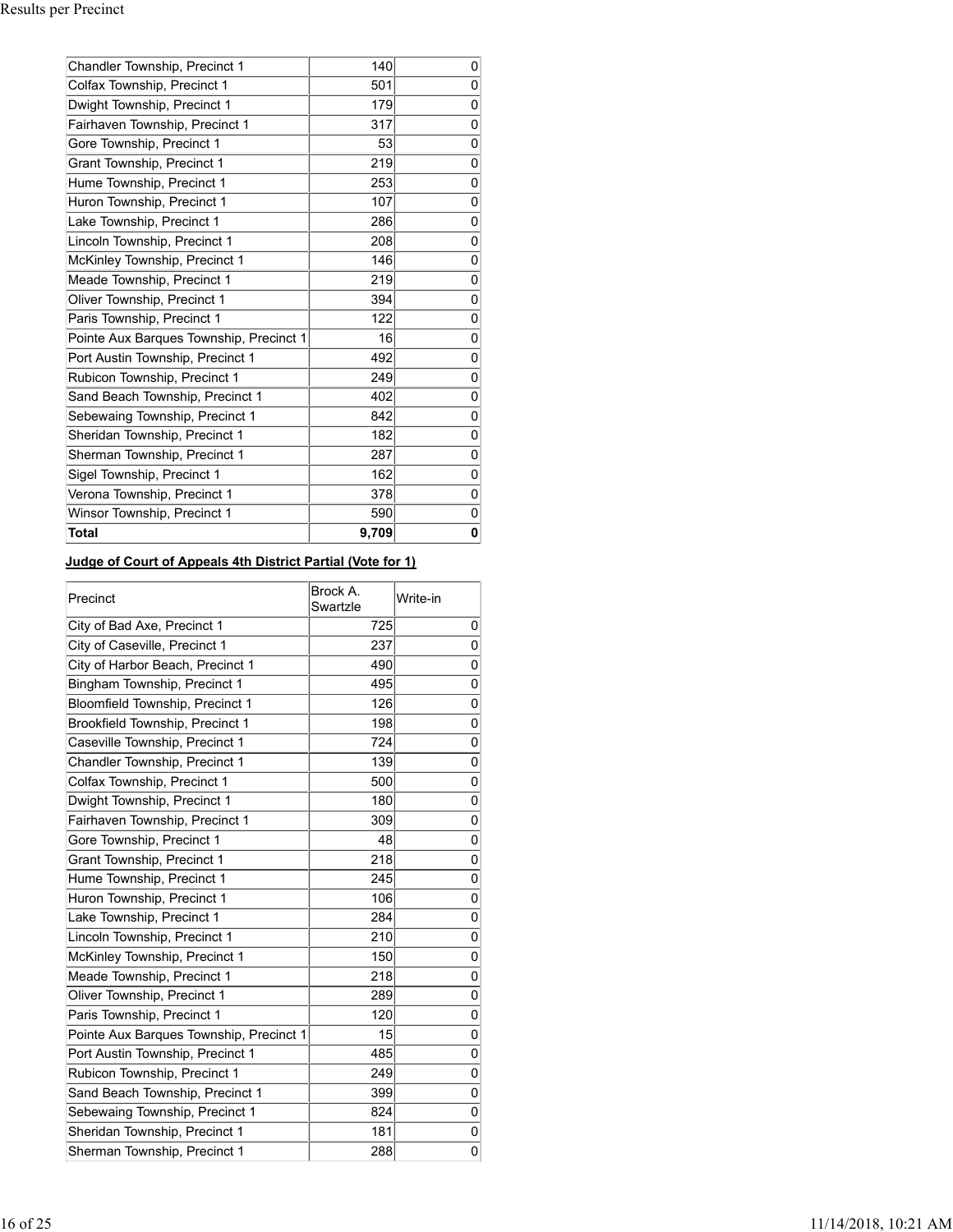| Sigel Township, Precinct 1  | 157   |  |
|-----------------------------|-------|--|
| Verona Township, Precinct 1 | 409   |  |
| Winsor Township, Precinct 1 | 584   |  |
| Total                       | 9.602 |  |

# **Judge of Probate Court (Vote for 1)**

| Precinct                                | David L.<br>Clabuesch | Write-in       |  |
|-----------------------------------------|-----------------------|----------------|--|
| City of Bad Axe, Precinct 1             | 816                   | 0              |  |
| City of Caseville, Precinct 1           | 272                   | 0              |  |
| City of Harbor Beach, Precinct 1        | 525                   | 0              |  |
| Bingham Township, Precinct 1            | 565                   | 0              |  |
| <b>Bloomfield Township, Precinct 1</b>  | 139                   | $\overline{0}$ |  |
| Brookfield Township, Precinct 1         | 219                   | 0              |  |
| Caseville Township, Precinct 1          | 724                   | 0              |  |
| Chandler Township, Precinct 1           | 154                   | 0              |  |
| Colfax Township, Precinct 1             | 553                   | 0              |  |
| Dwight Township, Precinct 1             | 202                   | 0              |  |
| Fairhaven Township, Precinct 1          | 337                   | 0              |  |
| Gore Township, Precinct 1               | 55                    | 0              |  |
| Grant Township, Precinct 1              | 235                   | 0              |  |
| Hume Township, Precinct 1               | 262                   | 0              |  |
| Huron Township, Precinct 1              | 121                   | 0              |  |
| Lake Township, Precinct 1               | 313                   | 0              |  |
| Lincoln Township, Precinct 1            | 230                   | 0              |  |
| McKinley Township, Precinct 1           | 160                   | 0              |  |
| Meade Township, Precinct 1              | 244                   | $\overline{0}$ |  |
| Oliver Township, Precinct 1             | 425                   | 0              |  |
| Paris Township, Precinct 1              | 127                   | 0              |  |
| Pointe Aux Barques Township, Precinct 1 | 16                    | $\overline{0}$ |  |
| Port Austin Township, Precinct 1        | 548                   | 0              |  |
| Rubicon Township, Precinct 1            | 268                   | $\overline{0}$ |  |
| Sand Beach Township, Precinct 1         | 446                   | 0              |  |
| Sebewaing Township, Precinct 1          | 913                   | $\overline{0}$ |  |
| Sheridan Township, Precinct 1           | 199                   | 0              |  |
| Sherman Township, Precinct 1            | 349                   | 0              |  |
| Sigel Township, Precinct 1              | 179                   | 0              |  |
| Verona Township, Precinct 1             | 409                   | 0              |  |
| Winsor Township, Precinct 1             | 636                   | 0              |  |
| <b>Total</b>                            | 10,641                | 0              |  |

# **City of Harbor Beach Mayor (Vote for 1)**

| Precinct                         | Gary S.<br><b>Booms</b> | <b>Robert J.</b><br>ISwartz | Write-in |
|----------------------------------|-------------------------|-----------------------------|----------|
| City of Harbor Beach, Precinct 1 | 448                     | 226                         |          |
| <b>Total</b>                     | 448                     | 226                         |          |

# **City of Harbor Beach Council Member (Vote for 2)**

| Precinct                         | <b>Kevin F.</b><br>lGuitar | Dale Schultz | <b>IMatthew</b><br><b>Woodke</b> | Write-in |
|----------------------------------|----------------------------|--------------|----------------------------------|----------|
| City of Harbor Beach, Precinct 1 | 434                        | 346          | 354 <sub>1</sub>                 |          |
| <b>Total</b>                     | 434                        | 346          | 354                              |          |

# **Sebewaing Township Library Board Member (Vote for 1)**

| Precinct                       | Write-in |  |
|--------------------------------|----------|--|
| Sebewaing Township, Precinct 1 |          |  |
| <b>Total</b>                   |          |  |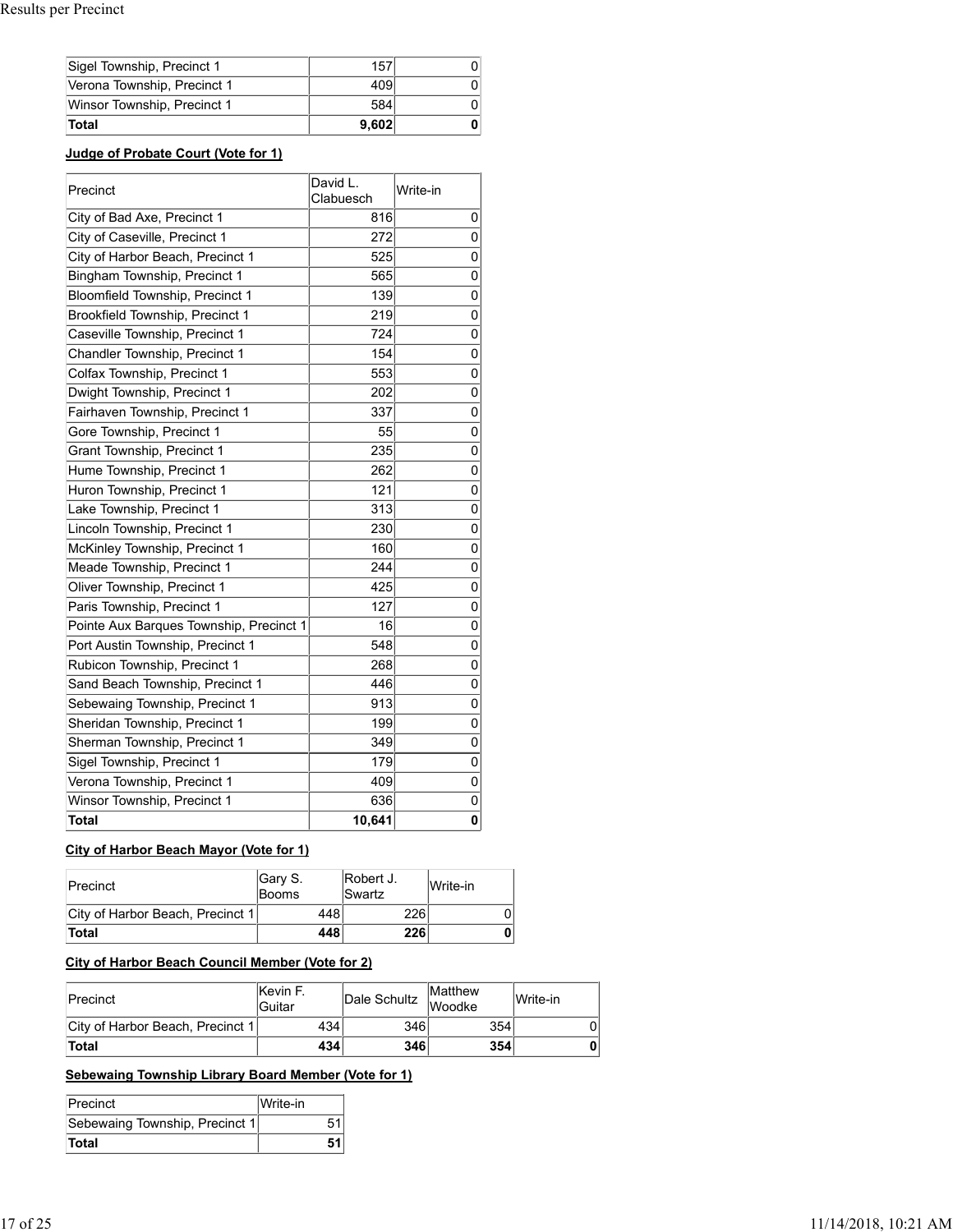# **Village of Kinde President (Vote for 1)**

| Precinct                     | Kevin J. Miller Write-in |  |
|------------------------------|--------------------------|--|
| Dwight Township, Precinct 1  | 681                      |  |
| Lincoln Township, Precinct 1 | 34 l                     |  |
| <b>Total</b>                 | 102                      |  |

# **Village of Kinde Clerk (Vote for 1)**

| Precinct                     | Jerry Toner   Write-in |  |
|------------------------------|------------------------|--|
| Dwight Township, Precinct 1  | 83                     |  |
| Lincoln Township, Precinct 1 | 35 <sub>1</sub>        |  |
| <b>Total</b>                 | 118                    |  |

# **Village of Kinde Treasurer (Vote for 1)**

| Precinct                     | IEdna Adams IWrite-in |  |
|------------------------------|-----------------------|--|
| Dwight Township, Precinct 1  | 761                   |  |
| Lincoln Township, Precinct 1 | 36                    |  |
| <b>Total</b>                 | 112                   |  |

# **Village of Kinde Council Member (Vote for 3)**

| τοται                                        | 1101                 |         |                  | U  |                    |    |                      |          |   |
|----------------------------------------------|----------------------|---------|------------------|----|--------------------|----|----------------------|----------|---|
| Village of Kinde Treasurer (Vote for 1)      |                      |         |                  |    |                    |    |                      |          |   |
| Precinct                                     | Edna Adams           |         | Write-in         |    |                    |    |                      |          |   |
| Dwight Township, Precinct 1                  | 76                   |         |                  |    |                    |    |                      |          |   |
| Lincoln Township, Precinct 1                 | 36                   |         |                  | 0  |                    |    |                      |          |   |
| Total                                        | 112                  |         |                  | 0  |                    |    |                      |          |   |
| Village of Kinde Council Member (Vote for 3) |                      |         |                  |    |                    |    |                      |          |   |
| Precinct                                     | Kenneth W.<br>Church | Carl T. | <b>Dickinson</b> |    | Harvey L.<br>Hagle |    | Scott W.<br>McIntyre | Write-in |   |
| Dwight Township, Precinct 1                  | 64                   |         |                  | 47 |                    | 48 | 47                   |          | 0 |
| Lincoln Township, Precinct 1                 | 30                   |         |                  | 26 |                    | 25 | 23                   |          | 0 |
| Total                                        | 94                   |         |                  | 73 |                    | 73 | 70                   |          | 0 |
| Village of Owendale President (Vote for 1)   |                      |         |                  |    |                    |    |                      |          |   |
| Precinct                                     | Walter<br>Howard     |         | Write-in         |    |                    |    |                      |          |   |
| Brookfield Township, Precinct 1              |                      | 50      |                  |    | 0                  |    |                      |          |   |
| Total                                        |                      | 50      |                  |    | 0                  |    |                      |          |   |

# **Village of Owendale President (Vote for 1)**

| Precinct                        | <b>Walter</b><br>Howard | Write-in |
|---------------------------------|-------------------------|----------|
| Brookfield Township, Precinct 1 | 50                      |          |
| <b>Total</b>                    | 50                      |          |

# **Village of Owendale Council Member (Vote for 3)**

|                                  |                                                                    | 26                                                                                                      |                                                 | 25                             |          |
|----------------------------------|--------------------------------------------------------------------|---------------------------------------------------------------------------------------------------------|-------------------------------------------------|--------------------------------|----------|
|                                  |                                                                    | 73                                                                                                      |                                                 | 73                             |          |
|                                  |                                                                    |                                                                                                         |                                                 |                                |          |
| Walter<br>Howard                 |                                                                    | Write-in                                                                                                |                                                 |                                |          |
|                                  | 50                                                                 |                                                                                                         | 0                                               |                                |          |
|                                  | 50                                                                 |                                                                                                         | 0                                               |                                |          |
| Marsha<br>McIntosh               |                                                                    |                                                                                                         |                                                 |                                |          |
|                                  | 43                                                                 |                                                                                                         |                                                 |                                | 6        |
|                                  | 43                                                                 |                                                                                                         |                                                 |                                | 6        |
|                                  |                                                                    |                                                                                                         |                                                 |                                |          |
| Todd                             |                                                                    | Write-in                                                                                                |                                                 |                                |          |
| Murawski                         |                                                                    |                                                                                                         |                                                 |                                |          |
| Port Austin Township, Precinct 1 | 289                                                                |                                                                                                         | 0                                               |                                |          |
|                                  | Brookfield Township, Precinct 1<br>Brookfield Township, Precinct 1 | 30<br>94<br>Village of Owendale President (Vote for 1)<br>Village of Port Austin President (Vote for 1) | Village of Owendale Council Member (Vote for 3) | <b>Steve Story</b><br>61<br>61 | Write-in |

# **Village of Port Austin President (Vote for 1)**

| Precinct                         | Todd<br>Murawski | Write-in |
|----------------------------------|------------------|----------|
| Port Austin Township, Precinct 1 | 289              |          |
| Total                            | 289              |          |

# **Village of Port Austin Council Member (Vote for 3)**

| Brookfield Township, Precinct 1                      |                   | 43  |                          | 61  | 6         |          |
|------------------------------------------------------|-------------------|-----|--------------------------|-----|-----------|----------|
| Total                                                |                   | 43  |                          | 61  | 6         |          |
| <b>Village of Port Austin President (Vote for 1)</b> |                   |     |                          |     |           |          |
| Precinct                                             | Todd<br>Murawski  |     | Write-in                 |     |           |          |
| Port Austin Township, Precinct 1                     |                   | 289 |                          | 0   |           |          |
| Total                                                |                   | 289 |                          | 0   |           |          |
| Village of Port Austin Council Member (Vote for 3)   |                   |     |                          |     |           |          |
| Precinct                                             | Rory<br>Andreski  |     | Casey A.<br><b>Bruce</b> |     | TJ Polega | Write-in |
| Port Austin Township, Precinct 1                     |                   | 228 |                          | 259 | 239       | 0        |
| <b>Total</b>                                         |                   | 228 |                          | 259 | 239       | 0        |
| <b>Village of Port Hope President (Vote for 1)</b>   |                   |     |                          |     |           |          |
| Precinct                                             | Gary E.<br>Schave |     | Write-in                 |     |           |          |
| Rubicon Township, Precinct 1                         | 113               |     |                          | 0   |           |          |
| Total                                                | 113               |     |                          | 0   |           |          |
| <b>Village of Port Hope Clerk (Vote for 1)</b>       |                   |     |                          |     |           |          |
| Precinct                                             | Sally Arndt       |     | Write-in                 |     |           |          |
| Rubicon Township, Precinct 1                         | 112               |     |                          | 0   |           |          |
|                                                      |                   |     |                          |     |           |          |

# **Village of Port Hope President (Vote for 1)**

| Precinct                     | Gary E.<br>Schave | lWrite-in |
|------------------------------|-------------------|-----------|
| Rubicon Township, Precinct 1 | 113               |           |
| <b>Total</b>                 | 113               |           |

# **Village of Port Hope Clerk (Vote for 1)**

| <b>Precinct</b>              | Sally Arndt | Write-in |  |
|------------------------------|-------------|----------|--|
| Rubicon Township, Precinct 1 |             |          |  |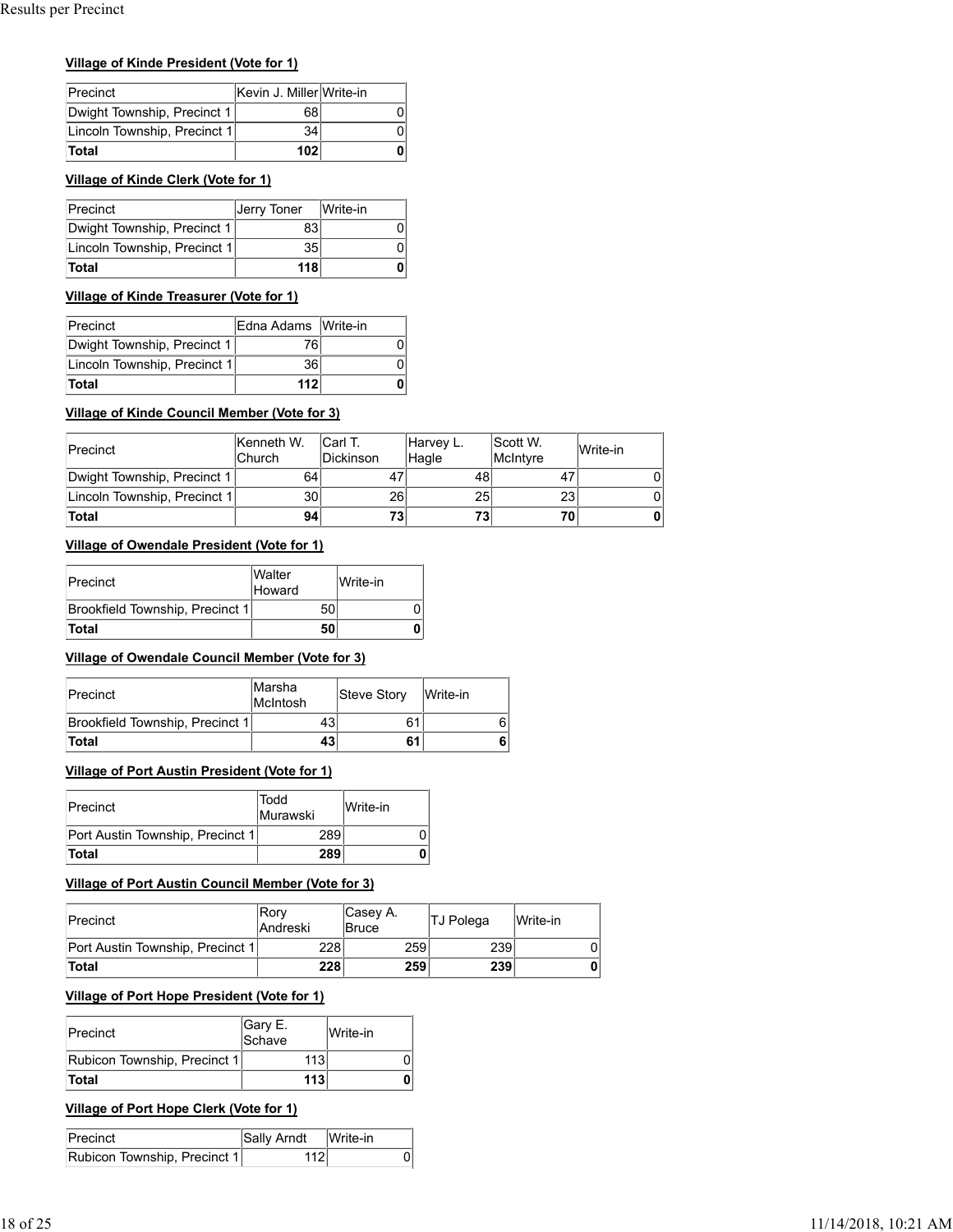| าtal | .<br>- - - |  |
|------|------------|--|

## **Village of Port Hope Treasurer (Vote for 1)**

| <b>Total</b>                                                 | 112                |     | 0                   |     |
|--------------------------------------------------------------|--------------------|-----|---------------------|-----|
| <u>Village of Port Hope Treasurer (Vote for 1)</u>           |                    |     |                     |     |
| Precinct                                                     | Cindy<br>Strozeski |     | Write-in            |     |
| Rubicon Township, Precinct 1                                 | 113                |     | 0                   |     |
| Total                                                        | 113                |     | 0                   |     |
| Village of Port Hope Council Member (Vote for 3)<br>Precinct | John W. Blum       |     | Christopher<br>Gust | Rc  |
| Rubicon Township, Precinct 1                                 | 61                 |     | 88                  |     |
| Total                                                        | 61                 |     | 88                  |     |
| Village of Sebewaing President (Vote for 1)                  |                    |     |                     |     |
| Precinct                                                     | Paul<br>Engelhardt |     | Julie<br>Epperson   |     |
| Sebewaing Township, Precinct 1                               |                    | 341 |                     | 351 |
|                                                              |                    |     |                     |     |

#### **Village of Port Hope Council Member (Vote for 3)**

| <b>Precinct</b>              | John W. Blum Gust | Christopher | <b>Rov Reinke</b> | <b>Ronald N.</b><br>Steinhorst | Write-in |
|------------------------------|-------------------|-------------|-------------------|--------------------------------|----------|
| Rubicon Township, Precinct 1 |                   | 88          | 86                |                                |          |
| Total                        |                   | 88          | 86                |                                |          |

#### **Village of Sebewaing President (Vote for 1)**

| Precinct                       | lPaul<br>Engelhardt | IJulie<br>Epperson | Write-in |
|--------------------------------|---------------------|--------------------|----------|
| Sebewaing Township, Precinct 1 | 341                 | 351                |          |
| <b>Total</b>                   | 341                 | 351                |          |

#### **Village of Sebewaing Council Member (Vote for 3)**

| Precinct                                 | ∣Les<br>Alexander | <b>IMelinda</b><br><b>IDriscoll</b> | Brandy<br><b>Gunsell</b> | Larry Heider | lDennis F.<br>Kundinger,<br>lSr. | <b>Paul</b><br>Schnitker | Nathan O.<br><b>Schulz</b> | Write-in |
|------------------------------------------|-------------------|-------------------------------------|--------------------------|--------------|----------------------------------|--------------------------|----------------------------|----------|
| Sebewaing Township,<br><b>Precinct 1</b> | 123               | 215                                 | 292                      | 174          | 282                              | 279                      | 344                        | 01       |
| Total                                    | 123               | 215                                 | 292                      | 174          | 282                              | 279                      | 344                        | 0        |

#### **Village of Sebewaing Council Member Partial (Vote for 1)**

| Precinct                       | Scott J.<br>Myers | lWrite-in |
|--------------------------------|-------------------|-----------|
| Sebewaing Township, Precinct 1 | 569               |           |
| <b>Total</b>                   | 569               |           |

#### **Village of Elkton Council Member (Vote for 3)**

| <b>Precinct</b>             | <b>IDaniel T.</b><br><b>Armbruster</b> | David Fisher | <b>Bridgette</b><br><b>IMcCarty</b> | lJaime C.<br>lMurphy | lGail<br><b>Schember</b> | lWrite-in |
|-----------------------------|----------------------------------------|--------------|-------------------------------------|----------------------|--------------------------|-----------|
| Oliver Township, Precinct 1 | 187                                    |              | 159                                 | 99                   | 108                      |           |
| <b>Total</b>                | 187                                    | 91           | 159                                 | 99                   | 108                      |           |

#### **Village of Ubly President (Vote for 1)**

| Precinct                     | <b>Jason Nicol</b> | Write-in |
|------------------------------|--------------------|----------|
| Bingham Township, Precinct 1 | 3081               |          |
| <b>Total</b>                 | 308 <sub>1</sub>   |          |

#### **Village of Ubly Treasurer (Vote for 1)**

| Precinct                     | Kelly Pearce Write-in |                 |
|------------------------------|-----------------------|-----------------|
| Bingham Township, Precinct 1 | 2331                  | 36 l            |
| <b>Total</b>                 | 233 <sub>1</sub>      | 36 <sup>1</sup> |

#### **Village of Ubly Council Member (Vote for 3)**

| Precinct                     | lSusan<br><b>ISchrader</b> | lGabriel<br>Turner | <b>IBrandon</b><br><b>Zdrojewski</b> | <b>IWrite-in</b> |
|------------------------------|----------------------------|--------------------|--------------------------------------|------------------|
| Bingham Township, Precinct 1 | 153                        | 238                | 225                                  | 47'              |
| Total                        | 153                        | 238                | 225                                  | 47               |

#### **Village of Ubly Library Board Member (Vote for 2)**

| Nicole<br>Precinct<br>Coddington | Uennifer Nicol Write-in |  |
|----------------------------------|-------------------------|--|
|----------------------------------|-------------------------|--|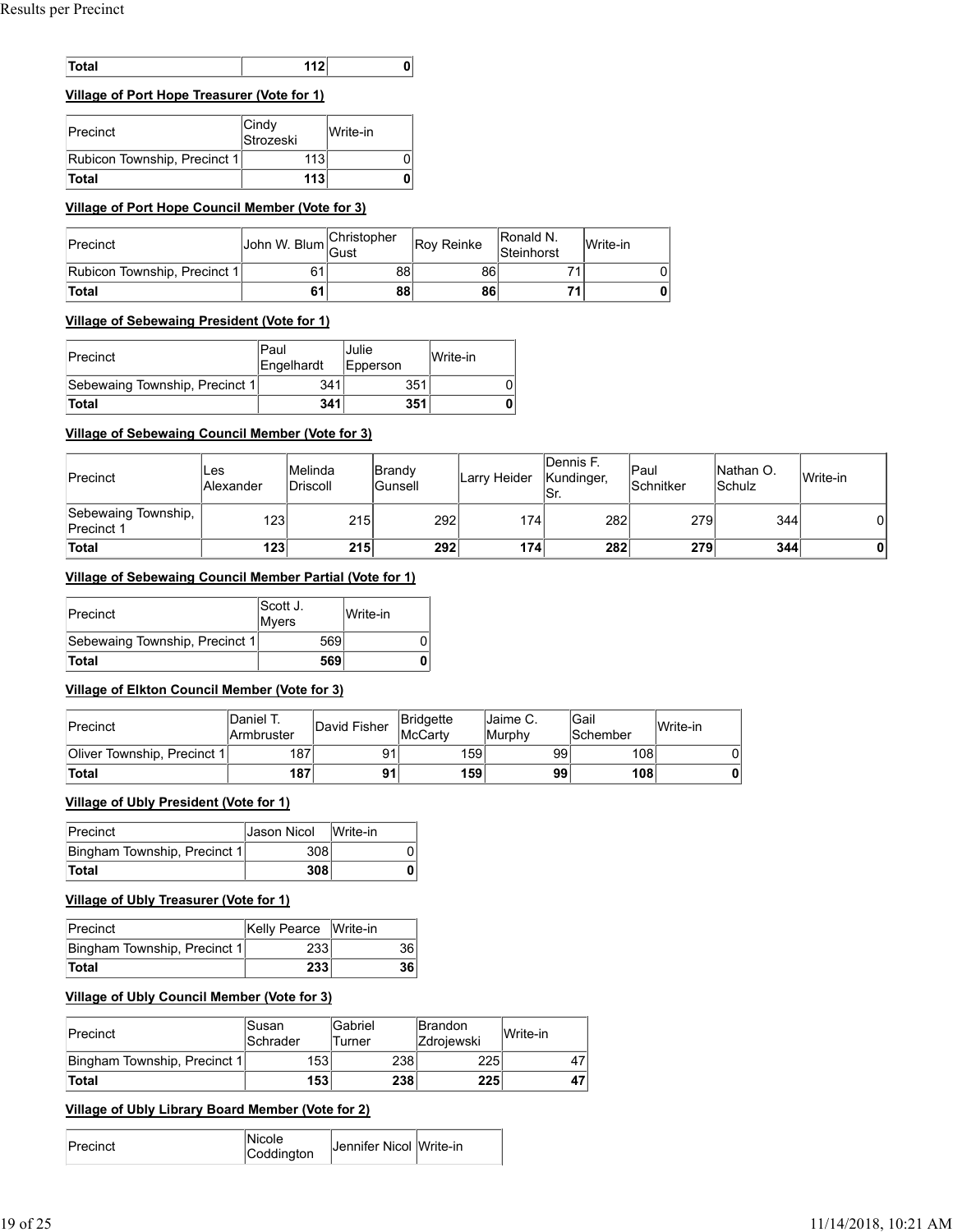| Bingham Township, Precinct 1 | ′4 |  |
|------------------------------|----|--|
| otal                         |    |  |

# **Village of Ubly Library Board Member Partial (Vote for 1)**

| Precinct                     | Sara J.<br>Schmidt | Write-in |
|------------------------------|--------------------|----------|
| Bingham Township, Precinct 1 | 283                |          |
| <b>Total</b>                 | 283                |          |

# **Village of Pigeon Council Member (Vote for 3)**

| Precinct                    | Allen Collison Esch | <b>IMatthew R.</b> | <b>Shelly</b><br><b>Gunden</b> | <b>Kent L.</b><br>Shetler | lWrite-in |
|-----------------------------|---------------------|--------------------|--------------------------------|---------------------------|-----------|
| Winsor Township, Precinct 1 | 256                 | 281                | 372                            | 334                       |           |
| Total                       | 256                 | 281                | 372                            | 334                       |           |

# **Bad Axe Public Schools Board Member (Vote for 2)**

| Precinct                      | Michael H.<br>Anderson | lAutumn<br>Howard | Denise<br><b>McVey</b> | Write-in |
|-------------------------------|------------------------|-------------------|------------------------|----------|
| City of Bad Axe, Precinct 1   | 607                    | 397               | 626                    |          |
| Bingham Township, Precinct 1  | 22                     | 14                | 30                     |          |
| Colfax Township, Precinct 1   | 304                    | 176               | 365                    |          |
| Grant Township, Precinct 1    |                        |                   |                        |          |
| Lincoln Township, Precinct 1  | 31                     | 32                | 37                     |          |
| Meade Township, Precinct 1    | 64                     | 38                | 72                     |          |
| Sheridan Township, Precinct 1 | 91                     | 52                | 85                     |          |
| Verona Township, Precinct 1   | 220                    | 165               | 272                    |          |
| <b>Total</b>                  | 1,343                  | 877               | 1,492                  |          |

# **Bad Axe Public Schools Board Member Partial (Vote for 1)**

| Precinct                      | Zachary<br>Eskau | Write-in |
|-------------------------------|------------------|----------|
| City of Bad Axe, Precinct 1   | 874              |          |
| Bingham Township, Precinct 1  | 33               |          |
| Colfax Township, Precinct 1   | 447              |          |
| Grant Township, Precinct 1    | 6                |          |
| Lincoln Township, Precinct 1  | 55               |          |
| Meade Township, Precinct 1    | 92               |          |
| Sheridan Township, Precinct 1 | 123              |          |
| Verona Township, Precinct 1   | 337              |          |
| Total                         | 1,967            |          |

# **Caseville Public Schools Board Member (Vote for 3)**

| Precinct                       | lMichael<br>Siegfried | Peggy Lee<br>Walz | Write-in        |
|--------------------------------|-----------------------|-------------------|-----------------|
| City of Caseville, Precinct 1  | 190                   | 235               | 6               |
| Caseville Township, Precinct 1 | 517                   | 597               |                 |
| Lake Township, Precinct 1      |                       |                   |                 |
| Total                          | 715                   | 849               | 33 <sub>1</sub> |

# **Cass City Public Schools Board Member (Vote for 3)**

| Precinct                      | Stacey Bliss | David P.<br>Osentoski | Alice C.<br><b>Zaleski</b> | Write-in |
|-------------------------------|--------------|-----------------------|----------------------------|----------|
| Grant Township, Precinct 1    | 70           |                       |                            |          |
| Sheridan Township, Precinct 1 |              |                       |                            |          |
| Total                         | 70           | 78                    |                            |          |

# **Church School District Board Member (Vote for 3)**

|  | Dolores J. | Cvnthia Prill | ;heryl A. | 'Write-in |
|--|------------|---------------|-----------|-----------|
|--|------------|---------------|-----------|-----------|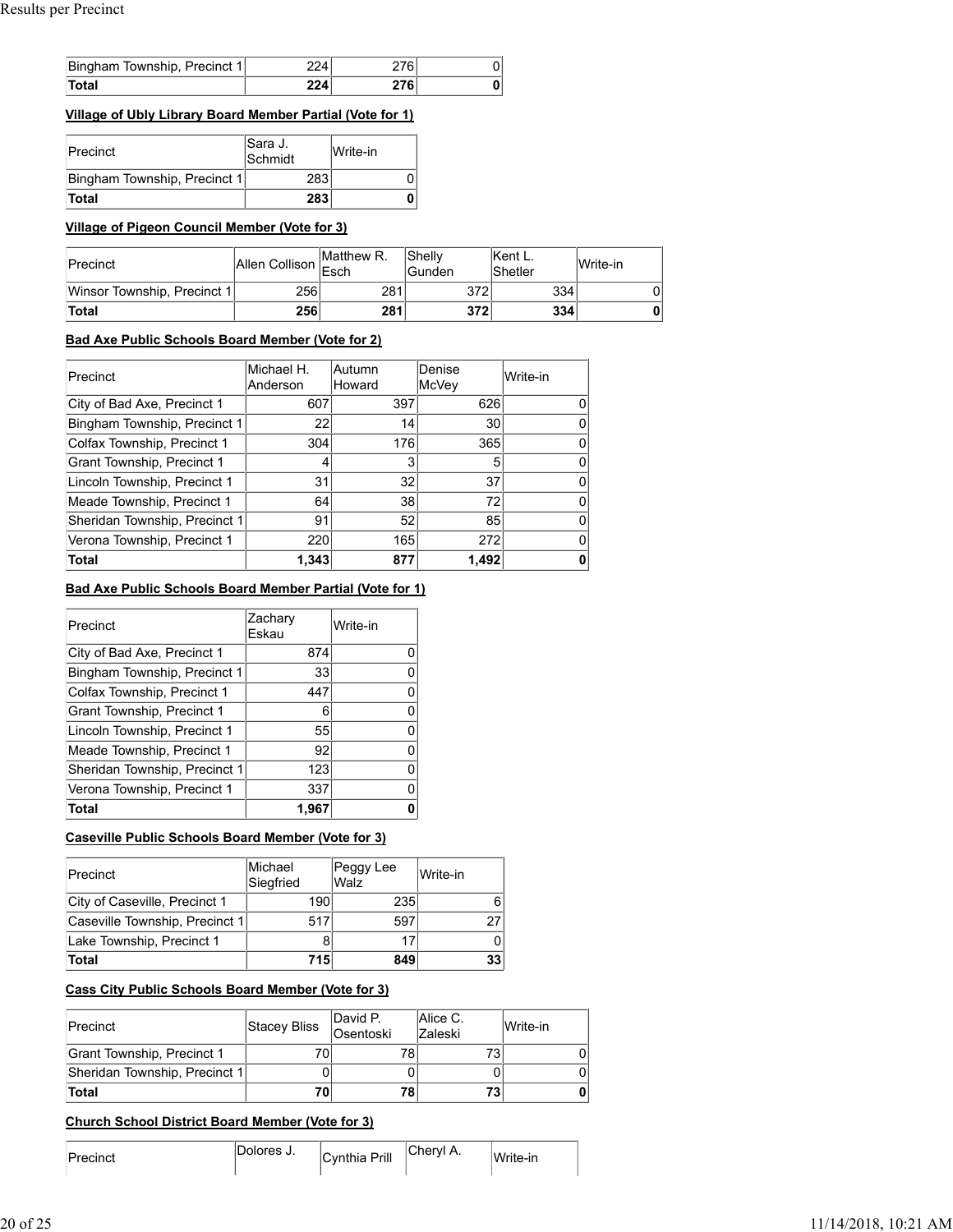|                              | <b>IGorkowski</b> |    | Smith |  |
|------------------------------|-------------------|----|-------|--|
| Lincoln Township, Precinct 1 | 34.               | 30 | 32    |  |
| <b>Total</b>                 | 34                | 30 | 32    |  |

## **Church School District Board Member Partial (Vote for 2)**

| Precinct                     | IKaren J.<br><b>Andreski</b> | George G.<br><b>Smith</b> | Write-in |
|------------------------------|------------------------------|---------------------------|----------|
| Lincoln Township, Precinct 1 | 31                           | 32                        |          |
| Total                        | 31                           | 32                        |          |

#### **Harbor Beach Community Schools Board Member (Vote for 2)**

| Precinct                         | Allan M.<br><b>Booth</b> | Nancy J.<br>Krueger | lWrite-in |
|----------------------------------|--------------------------|---------------------|-----------|
| City of Harbor Beach, Precinct 1 | 432                      | 535                 | 0         |
| Bloomfield Township, Precinct 1  | 18 <sup>1</sup>          | 21                  |           |
| Paris Township, Precinct 1       |                          | 3                   | $^{(1)}$  |
| Rubicon Township, Precinct 1     | 73                       | 84                  | O         |
| Sand Beach Township, Precinct 1  | 394                      | 426                 | 0         |
| Sherman Township, Precinct 1     | 197                      | 240                 | Ω         |
| Sigel Township, Precinct 1       | 79                       | 92                  | O         |
| Total                            | 1.194                    | 1,401               | 0         |

#### **Laker Schools Board Member (Vote for 4)**

| Precinct                          | R. Keith<br>Hatfield | lHeath Krohn | Paul Scaddan Mary F. Tait |       | Tyler Williams Write-in |  |
|-----------------------------------|----------------------|--------------|---------------------------|-------|-------------------------|--|
| Brookfield Township, Precinct 1   | 19                   | 25           | 22                        | 19    |                         |  |
| Caseville Township, Precinct 1    | 27                   | 37           | 54                        | 45    | 45                      |  |
| Chandler Township, Precinct 1     | 59                   | 116          | 125                       | 140   | 100                     |  |
| Colfax Township, Precinct 1       | 52                   | 87           | 56                        | 67    | 52                      |  |
| Fairhaven Township, Precinct 1    | 109                  | 154          | 153                       | 146   | 156                     |  |
| <b>Grant Township, Precinct 1</b> | 52                   | 72           | 59                        | 61    | 46                      |  |
| Hume Township, Precinct 1         |                      |              |                           |       |                         |  |
| Lake Township, Precinct 1         | 136                  | 199          | 201                       | 219   | 164                     |  |
| McKinley Township, Precinct 1     | 84                   | 124          | 129                       | 122   | 123                     |  |
| Meade Township, Precinct 1        | 46                   | 70           | 58                        | 80    | 46                      |  |
| Oliver Township, Precinct 1       | 319                  | 352          | 293                       | 315   | 323                     |  |
| Sebewaing Township, Precinct 1    |                      |              |                           |       |                         |  |
| Winsor Township, Precinct 1       | 371                  | 516          | 561                       | 512   | 421                     |  |
| Total                             | 1,277                | 1,757        | 1,716                     | 1,734 | 1,491                   |  |

#### **North Huron Schools Board Member (Vote for 3)**

| Precinct                                | Ticia Iseler | Scott Kasper    | lKevin J.<br>Wiley | Write-in |
|-----------------------------------------|--------------|-----------------|--------------------|----------|
| Bloomfield Township, Precinct 1         | 51           | 38              | 45                 |          |
| Chandler Township, Precinct 1           |              |                 | 3                  |          |
| Dwight Township, Precinct 1             | 157          | 133             | 166                |          |
| Gore Township, Precinct 1               | 52           | 42              | 41                 |          |
| Hume Township, Precinct 1               | 216          | 185             | 225                |          |
| Huron Township, Precinct 1              | 119          | 82              | 92                 |          |
| Lake Township, Precinct 1               | 6            |                 | 9                  |          |
| Lincoln Township, Precinct 1            | 96           | 80              | 104                |          |
| Meade Township, Precinct 1              | 38           | 35 <sub>1</sub> | 43                 |          |
| Pointe Aux Barques Township, Precinct 1 | 15           | 14              | 15                 |          |
| Port Austin Township, Precinct 1        | 464          | 424             | 494                |          |
| Rubicon Township, Precinct 1            | 148          | 128             | 142                |          |
| Total                                   | 1,363        | 1,169           | 1,379              |          |

**Owendale-Gagetown Area Schools Board Member (Vote for 4)**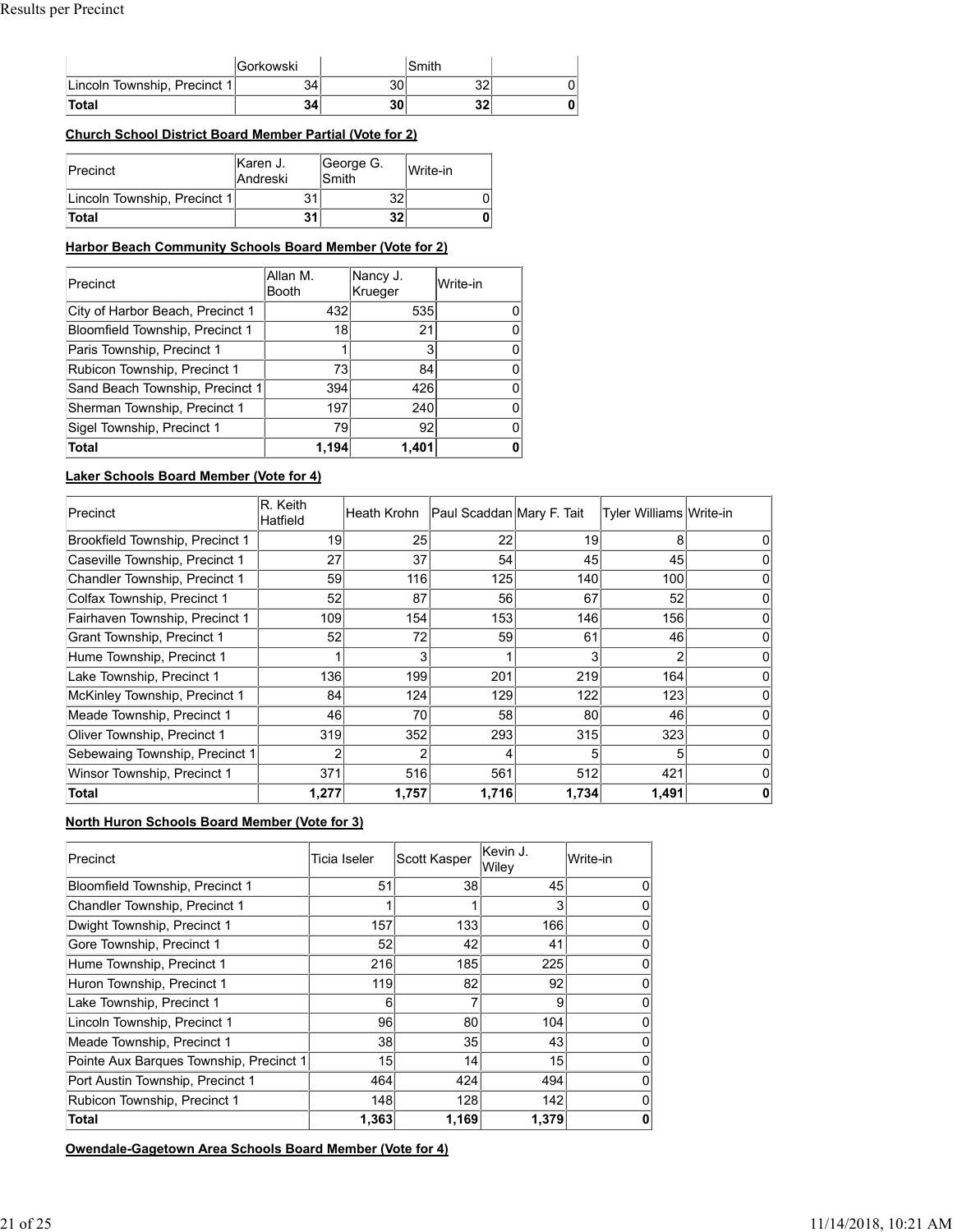| <b>Precinct</b>                 | Terry Fahrner Jeffery | Thomas S. | <b>Sarah</b><br>lOndraika | <b>Matthew</b><br><b>IRoemer</b> | Write-in |
|---------------------------------|-----------------------|-----------|---------------------------|----------------------------------|----------|
| Brookfield Township, Precinct 1 | 156                   | 154       | 148                       | 176                              |          |
| Grant Township, Precinct 1      | 57                    | 59        | 52                        | 54                               |          |
| Sebewaing Township, Precinct 1  |                       |           |                           |                                  |          |
| <b>Total</b>                    | 214                   | 214       | 201                       | 232                              |          |

#### **Sigel Township School District 3 (Adams) Board Member (Vote for 2)**

| Precinct                        | <b>Brian</b><br>Learman | lCurt<br><b>Tenbusch</b> | lWrite-in |
|---------------------------------|-------------------------|--------------------------|-----------|
| Bloomfield Township, Precinct 1 | 48                      |                          |           |
| Lincoln Township, Precinct 1    | 19                      | 19                       |           |
| Sigel Township, Precinct 1      | 29                      | 31                       |           |
| Verona Township, Precinct 1     |                         |                          |           |
| Total                           | 103                     | 98                       |           |

## **Sigel Township School District 4 (Eccles) Board Member (Vote for 2)**

| Precinct                        | Gary Booms Julie Talaski |    | Write-in |
|---------------------------------|--------------------------|----|----------|
| Bloomfield Township, Precinct 1 |                          |    |          |
| Sand Beach Township, Precinct 1 |                          |    |          |
| Sigel Township, Precinct 1      | 25                       |    |          |
| <b>Total</b>                    | 31                       | 32 |          |

#### **Ubly Community Schools Board Member (Vote for 3)**

| Precinct                      | Nancy A.<br>Elliott | Bradley E.<br>Hagen | <b>Jake Maurer</b> | Write-in     |
|-------------------------------|---------------------|---------------------|--------------------|--------------|
| Bingham Township, Precinct 1  | 482                 | 472                 | 478                |              |
| Paris Township, Precinct 1    | 129                 | 117                 | 131                | 0            |
| Sheridan Township, Precinct 1 | 76                  | 73                  | 73                 | 0            |
| Sherman Township, Precinct 1  | 107                 | 94                  | 122                | <sup>0</sup> |
| Sigel Township, Precinct 1    |                     |                     |                    | <sup>0</sup> |
| Verona Township, Precinct 1   |                     |                     |                    | 0            |
| <b>Total</b>                  | 805                 | 766                 | 816                | 0            |

#### **Ubly Community Schools Board Member Partial (Vote for 1)**

| Precinct                      | Joseph<br>Stacer | Write-in |
|-------------------------------|------------------|----------|
| Bingham Township, Precinct 1  | 547              |          |
| Paris Township, Precinct 1    | 146              |          |
| Sheridan Township, Precinct 1 | 83               |          |
| Sherman Township, Precinct 1  | 115              |          |
| Sigel Township, Precinct 1    | 3                |          |
| Verona Township, Precinct 1   | 8                |          |
| <b>Total</b>                  | 902              |          |

# **Unionville-Sebewaing Area Schools Board Member (Vote for 2)**

| Precinct                       | lDeborah L.<br> Beers | Michelle M.<br><b>Currev</b> | <b>ILeanne</b><br>Lindenberg | <b>Elijah Meek</b> | Write-in |
|--------------------------------|-----------------------|------------------------------|------------------------------|--------------------|----------|
| Fairhaven Township, Precinct 1 | 1301                  | 45                           | 63                           | 18                 |          |
| Sebewaing Township, Precinct 1 | 864                   | 312                          | 481                          | 189                |          |
| <b>Total</b>                   | 994                   | 357                          | 544                          | 207                |          |

# **Colfax Township School Dist 1F Board Member (Vote for 1)**

| Precinct                     | Write-in |
|------------------------------|----------|
| Colfax Township, Precinct 1  |          |
| Lincoln Township, Precinct 1 |          |
| Meade Township, Precinct 1   | 3        |
| Verona Township, Precinct 1  |          |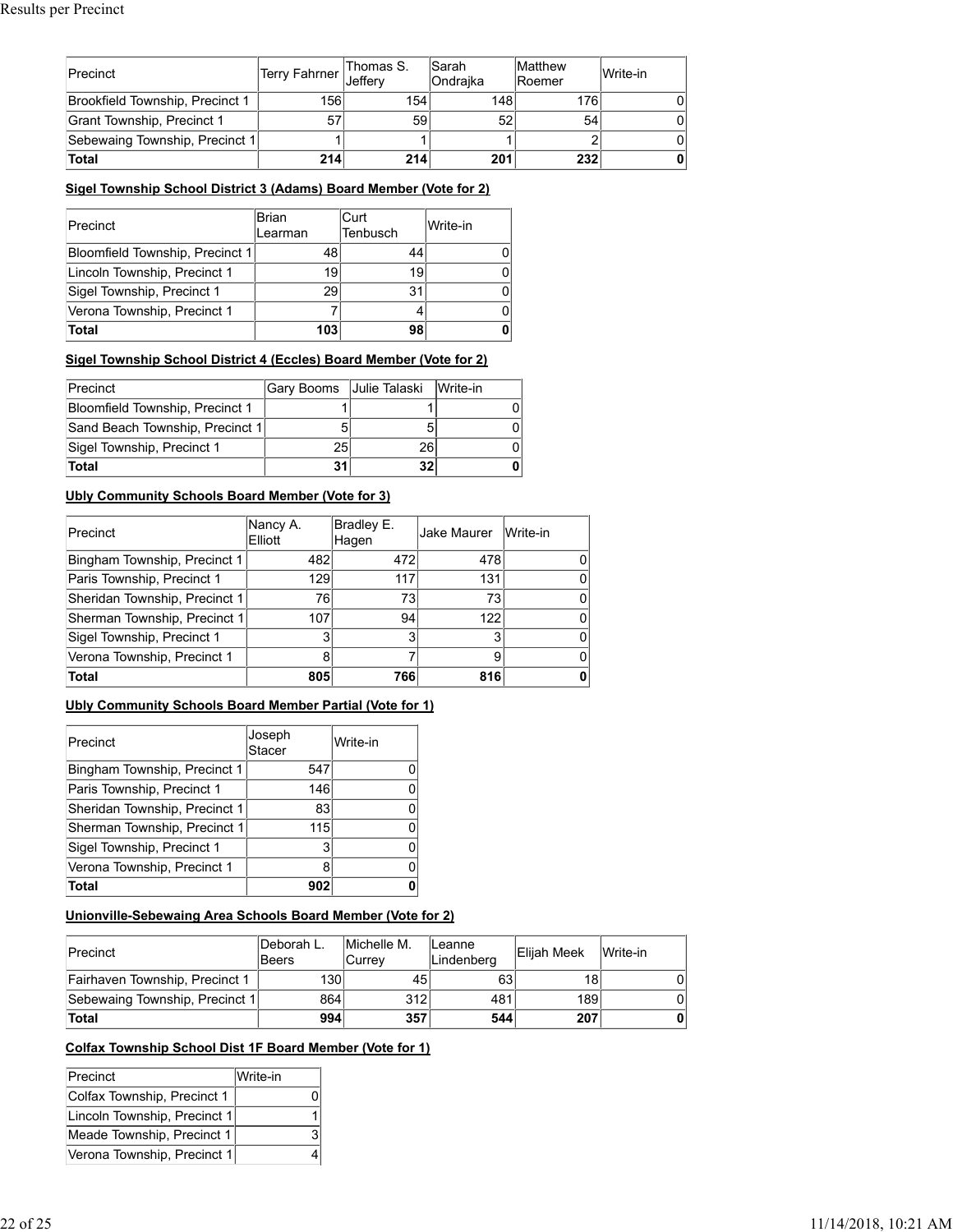| $ -$ |  |  |
|------|--|--|
|------|--|--|

## **Colfax Township School Dist 1F Board Member Partial (Vote for 1)**

| Precinct                     | Write-in |
|------------------------------|----------|
| Colfax Township, Precinct 1  | 0        |
| Lincoln Township, Precinct 1 | n        |
| Meade Township, Precinct 1   | n        |
| Verona Township, Precinct 1  | 5        |
| Total                        | 5        |

## **Harbor Beach District Library Board Member (Vote for 4)**

| Precinct                         | Nancy A.<br><b>Bucholtz</b> | lPatricia A.<br>Hagedon | Dustin Miller | Eric M. Smith Write-in |  |
|----------------------------------|-----------------------------|-------------------------|---------------|------------------------|--|
| City of Harbor Beach, Precinct 1 | 471                         | 457                     | 391           | 349                    |  |
| Bloomfield Township, Precinct 1  | 21                          | 13                      | 13            | 13 <sub>1</sub>        |  |
| Paris Township, Precinct 1       |                             |                         |               |                        |  |
| Rubicon Township, Precinct 1     | 83                          | 82                      | 65            | 59                     |  |
| Sand Beach Township, Precinct 1  | 422                         | 409                     | 334           | 311                    |  |
| Sherman Township, Precinct 1     | 213                         | 215                     | 167           | 156                    |  |
| Sigel Township, Precinct 1       | 87                          | 81                      | 70            | 67                     |  |
| Total                            | 1,299                       | 1,261                   | 1,042         | 957                    |  |

### **Harbor Beach District Library Board Member Partial (Vote for 1)**

| Precinct                         | Marilee<br>Schock | Write-in |
|----------------------------------|-------------------|----------|
| City of Harbor Beach, Precinct 1 | 552               |          |
| Bloomfield Township, Precinct 1  | 25                |          |
| Paris Township, Precinct 1       | 4                 |          |
| Rubicon Township, Precinct 1     | 89                |          |
| Sand Beach Township, Precinct 1  | 478               |          |
| Sherman Township, Precinct 1     | 256               |          |
| Sigel Township, Precinct 1       | 93                |          |
| <b>Total</b>                     |                   |          |

#### **State Proposal 18-1 (Vote for 1)**

| Precinct                               | Yes | <b>No</b> |
|----------------------------------------|-----|-----------|
| City of Bad Axe, Precinct 1            | 534 | 541       |
| City of Caseville, Precinct 1          | 190 | 179       |
| City of Harbor Beach, Precinct 1       | 317 | 357       |
| Bingham Township, Precinct 1           | 259 | 446       |
| <b>Bloomfield Township, Precinct 1</b> | 54  | 111       |
| Brookfield Township, Precinct 1        | 89  | 176       |
| Caseville Township, Precinct 1         | 396 | 573       |
| Chandler Township, Precinct 1          | 57  | 124       |
| Colfax Township, Precinct 1            | 261 | 408       |
| Dwight Township, Precinct 1            | 98  | 155       |
| Fairhaven Township, Precinct 1         | 186 | 244       |
| Gore Township, Precinct 1              | 19  | 56        |
| Grant Township, Precinct 1             | 124 | 183       |
| Hume Township, Precinct 1              | 180 | 181       |
| Huron Township, Precinct 1             | 58  | 115       |
| Lake Township, Precinct 1              | 212 | 231       |
| Lincoln Township, Precinct 1           | 114 | 190       |
| McKinley Township, Precinct 1          | 70  | 131       |
| Meade Township, Precinct 1             | 133 | 180       |
| Oliver Township, Precinct 1            | 196 | 323       |
| Paris Township, Precinct 1             | 52  | 140       |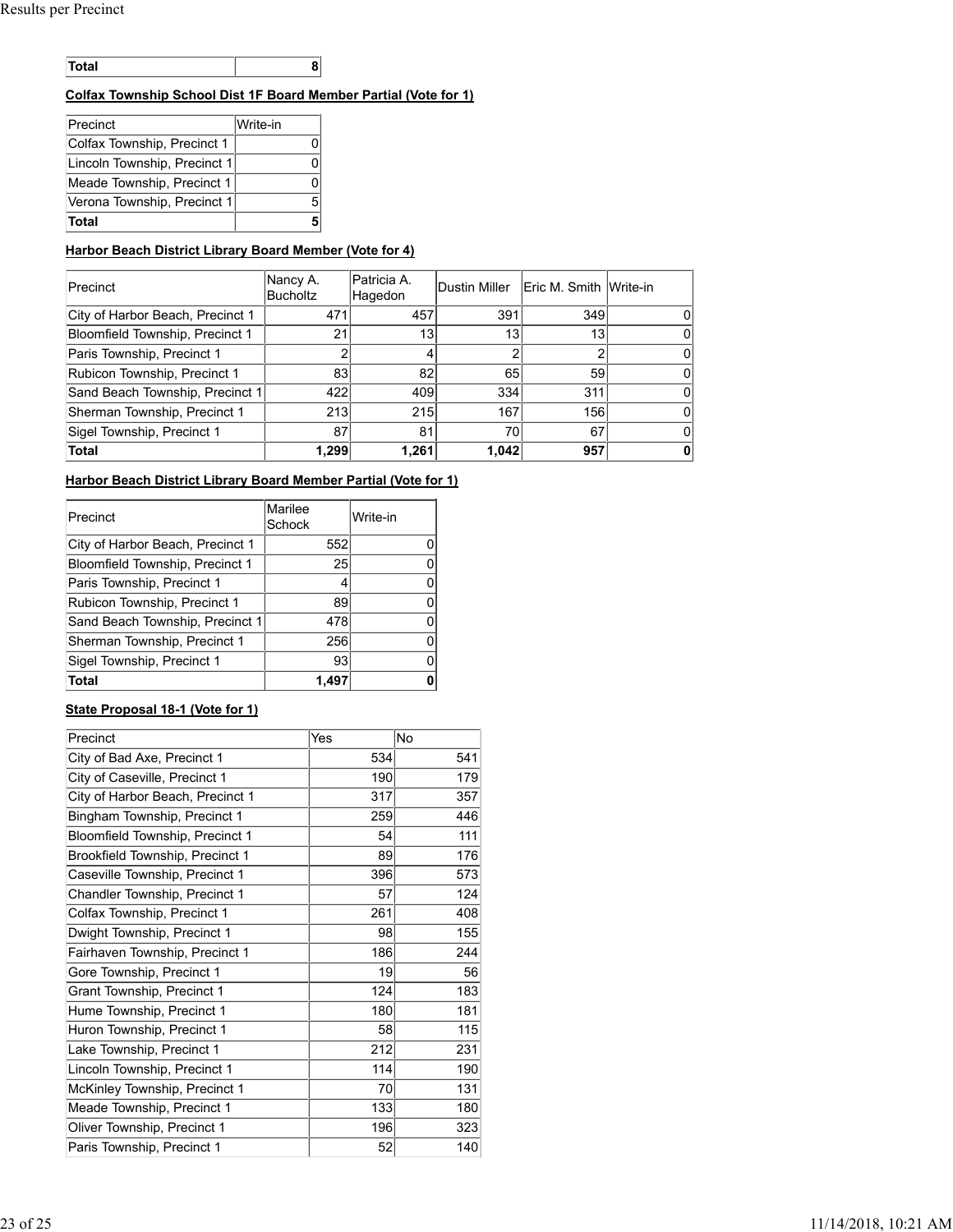| <b>Total</b>                            | 5,479 | 8,261 |
|-----------------------------------------|-------|-------|
| Winsor Township, Precinct 1             | 275   | 515   |
| Verona Township, Precinct 1             | 207   | 319   |
| Sigel Township, Precinct 1              | 57    | 164   |
| Sherman Township, Precinct 1            | 154   | 333   |
| Sheridan Township, Precinct 1           | 97    | 163   |
| Sebewaing Township, Precinct 1          | 432   | 721   |
| Sand Beach Township, Precinct 1         | 180   | 389   |
| Rubicon Township, Precinct 1            | 131   | 203   |
| Port Austin Township, Precinct 1        | 340   | 399   |
| Pointe Aux Barques Township, Precinct 1 |       |       |

# **State Proposal 18-2 (Vote for 1)**

| Precinct                                | Yes   | No    |
|-----------------------------------------|-------|-------|
| City of Bad Axe, Precinct 1             | 583   | 457   |
| City of Caseville, Precinct 1           | 219   | 140   |
| City of Harbor Beach, Precinct 1        | 342   | 321   |
| Bingham Township, Precinct 1            | 330   | 353   |
| Bloomfield Township, Precinct 1         | 50    | 113   |
| <b>Brookfield Township, Precinct 1</b>  | 97    | 161   |
| Caseville Township, Precinct 1          | 516   | 421   |
| Chandler Township, Precinct 1           | 77    | 100   |
| Colfax Township, Precinct 1             | 301   | 358   |
| Dwight Township, Precinct 1             | 110   | 136   |
| Fairhaven Township, Precinct 1          | 204   | 219   |
| Gore Township, Precinct 1               | 24    | 48    |
| Grant Township, Precinct 1              | 144   | 156   |
| Hume Township, Precinct 1               | 190   | 167   |
| Huron Township, Precinct 1              | 67    | 106   |
| Lake Township, Precinct 1               | 260   | 168   |
| Lincoln Township, Precinct 1            | 142   | 148   |
| McKinley Township, Precinct 1           | 89    | 106   |
| Meade Township, Precinct 1              | 149   | 160   |
| Oliver Township, Precinct 1             | 259   | 246   |
| Paris Township, Precinct 1              | 65    | 123   |
| Pointe Aux Barques Township, Precinct 1 | 7     | 11    |
| Port Austin Township, Precinct 1        | 426   | 300   |
| Rubicon Township, Precinct 1            | 146   | 176   |
| Sand Beach Township, Precinct 1         | 208   | 353   |
| Sebewaing Township, Precinct 1          | 484   | 644   |
| Sheridan Township, Precinct 1           | 110   | 146   |
| Sherman Township, Precinct 1            | 186   | 288   |
| Sigel Township, Precinct 1              | 66    | 152   |
| Verona Township, Precinct 1             | 247   | 274   |
| Winsor Township, Precinct 1             | 371   | 409   |
| <b>Total</b>                            | 6,469 | 6,960 |

# **State Proposal 18-3 (Vote for 1)**

| Precinct                         | Yes | lNo |
|----------------------------------|-----|-----|
| City of Bad Axe, Precinct 1      | 608 | 445 |
| City of Caseville, Precinct 1    | 225 | 130 |
| City of Harbor Beach, Precinct 1 | 369 | 298 |
| Bingham Township, Precinct 1     | 337 | 353 |
| Bloomfield Township, Precinct 1  | 54  | 110 |
| Brookfield Township, Precinct 1  | 112 | 146 |
| Caseville Township, Precinct 1   | 528 | 419 |
| Chandler Township, Precinct 1    |     | 104 |